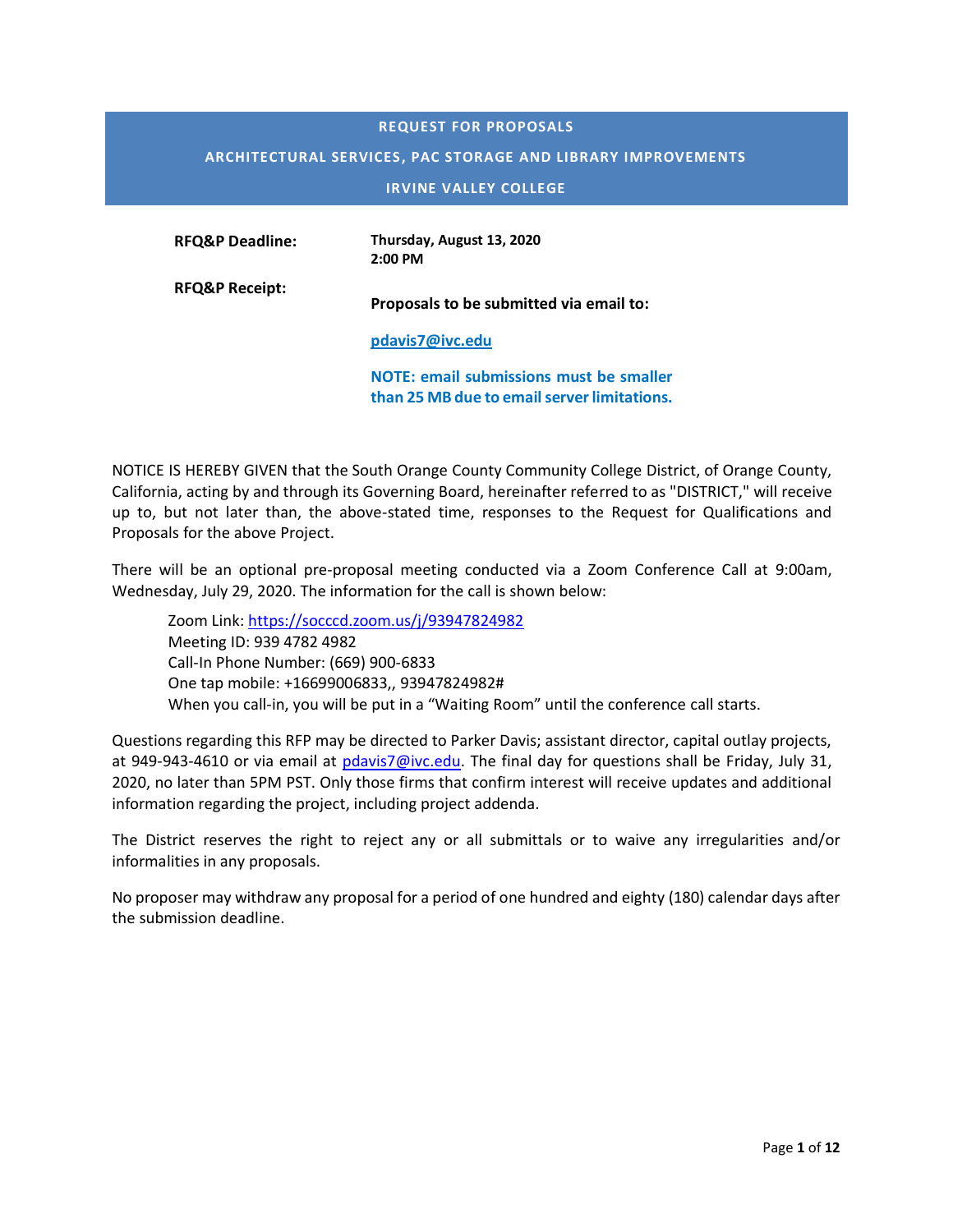#### INTRODUCTION AND BACKGROUND

Irvine Valley College (IVC) seeks to procure Architectural Services for two projects at Irvine Valley College as further defined in the SCOPE OF WORK section of this RFP.

The construction budget for this work is \$600,000.

Please note all timeframes and milestones presented in this document.

The District is requesting qualification statements and proposals from consultants with a proven track record of delivering services similar to those requested.

It is the intent of this Request for Qualifications and Proposals (RFP) to establish the specifications, terms, and conditions governing the evaluation process.

#### SUBMITTAL INFORMATION AND SUBMITTAL SCHEDULE

All submittals shall be in the form and formatted as specified in this RFP. Submittals which do not include all of the elements as specified, or which deviate from the proposed format and content as specified, may be deemed "non-responsive" by the evaluation committee and eliminated from further consideration.

Time is of the essence. Submitting Firms will be expected to adhere to the required dates and times.

Submittal questions must be in writing and be directed to Parker Davis via email at pdavis7@ivc.edu with the subject line indicating "Question(s) for Architectural Services RFP". If questions are submitted after the deadline, they will not be answered and firms must provide a submittal using the information in the RFP and any addenda provided.

Request for Qualification & Proposals Submittal Schedule:

| <b>RFP Advertisement</b>               | July 16, 2020                  |
|----------------------------------------|--------------------------------|
| Pre-proposal meeting                   | July 29, 2020                  |
| Deadline for questions                 | July 31, 2020                  |
| Last addendum                          | August 6, 2020                 |
| <b>Deadline for RFP Submittal</b>      | August 13, 2020                |
| Interviews and/or Contract Negotiation | August 14 - August 20, 2020    |
| <b>Contract Execution</b>              | August 21 - September 11, 2020 |
| Notice to Proceed Anticipated          | September 14, 2020             |

During the review of the submittals, SOCCCD will not report apparent errors or request submittal clarification. Submittals will be interpreted as presented. Firms are responsible to proof documents to avoid errors.

**Late submittals will not be evaluated and firm will not qualify for consideration.** It is the firm's responsibility to ensure submittals are received on or before the deadline and at the identified location.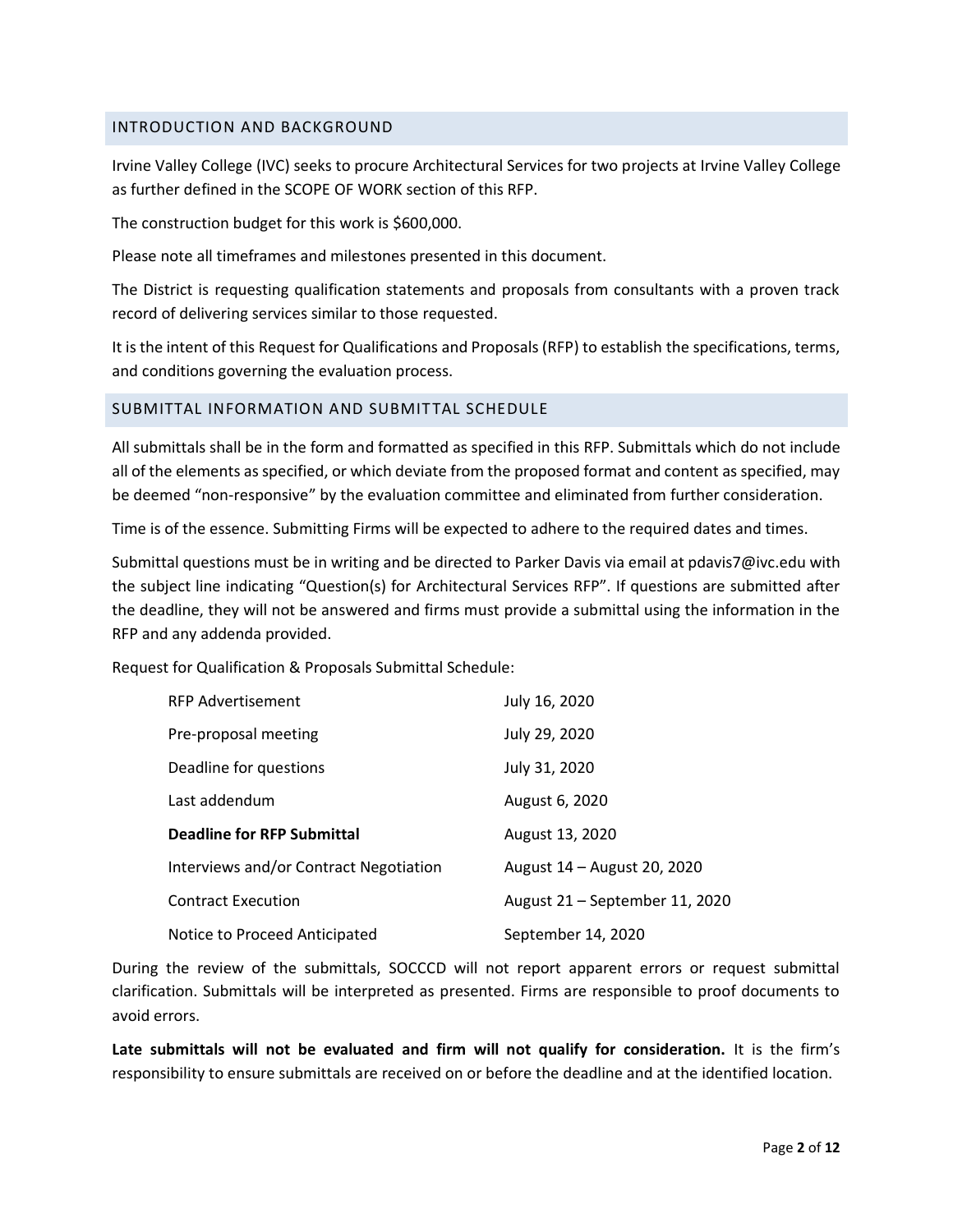## SCOPE OF WORK

**Services:** Architectural Services will include the categorical and specific services outlined within this RFP and in Article 2 of the Architectural Standard Agreement Template attached hereto. Specific services will addressthe following work scope for two projects, and will continue through construction administration, and closeout of the completed construction phase(s) of the project(s):

Project 1 (Storage Building): Services include the research of options and recommendations for a premanufactured metal storage building (roughly 1,200 SF) that will be used for additional on-site storage of Performing Arts department stage props and equipment. Beyond the building selection process, services will include concrete slab and foundation design, mechanical climate control, lighting and power, and any structural analysis required to obtain DSA approval. Ideally, the selected building will be engineered by a California registered engineer prior to selection. The District is seeking a turnkey, DSA approved, ADA compliant storage building.

Generally, the schedule is anticipated to be 60 days in design, 60 days under DSA review, and construction anticipated in spring/summer 2021 after a bid phase and subsequent board approval.

Project 2 (Library Upgrades): Services include the design for several minor upgrades at the IVC Library totaling roughly \$100,000 and may include the following:

- Flooring and entry grate/mat replacement at main entry for sound mitigation and ADA compliance
- New automatic entry doors at main entry
- Sound mitigation paneling or acoustical treatments (mounted or hanging)
- Non-bearing wall removal to expand office space
- Installation of student device charging access points throughout
- Basic office renovation

Project 2 will not be submitted to DSA for review and will go out to bid for construction directly after a 60 day design phase. Construction is anticipated to start January, 2021.

### INSTRUCTIONS FOR SUBMITTING QUALIFICATIONS AND PROPOSALS

Firms shall submit one (1) one digital copy of the proposal and related fees. Proposals shall be formatted on standard 8  $\frac{1}{2}$  x 11 white paper with each page clearly numbered on the bottom. Each section listed below shall be captured under an individual heading. Proposals must be signed by person authorized to bind the firm.

"Qualifying firms must not be on the federal list of current companies or individuals that have been declared ineligible to receive Federal contracts due to a violation of Executive Order 11246, as amended; Section 503 of the Rehabilitation Act of 1973, as amended 29 U.S.C. Section 793; and/or the Vietnam Era Veterans' Readjustment Assistance Act of 1974, as amended, 38 U.S.C. Section 4212"*.*

All submittals shall be in the form and formatted as specified in this RFP. **Submittals which do not include all of the elements as specified, or which deviate from the proposed format and content as specified, may be deemed "non-responsive" by the evaluation committee and eliminated from further consideration.**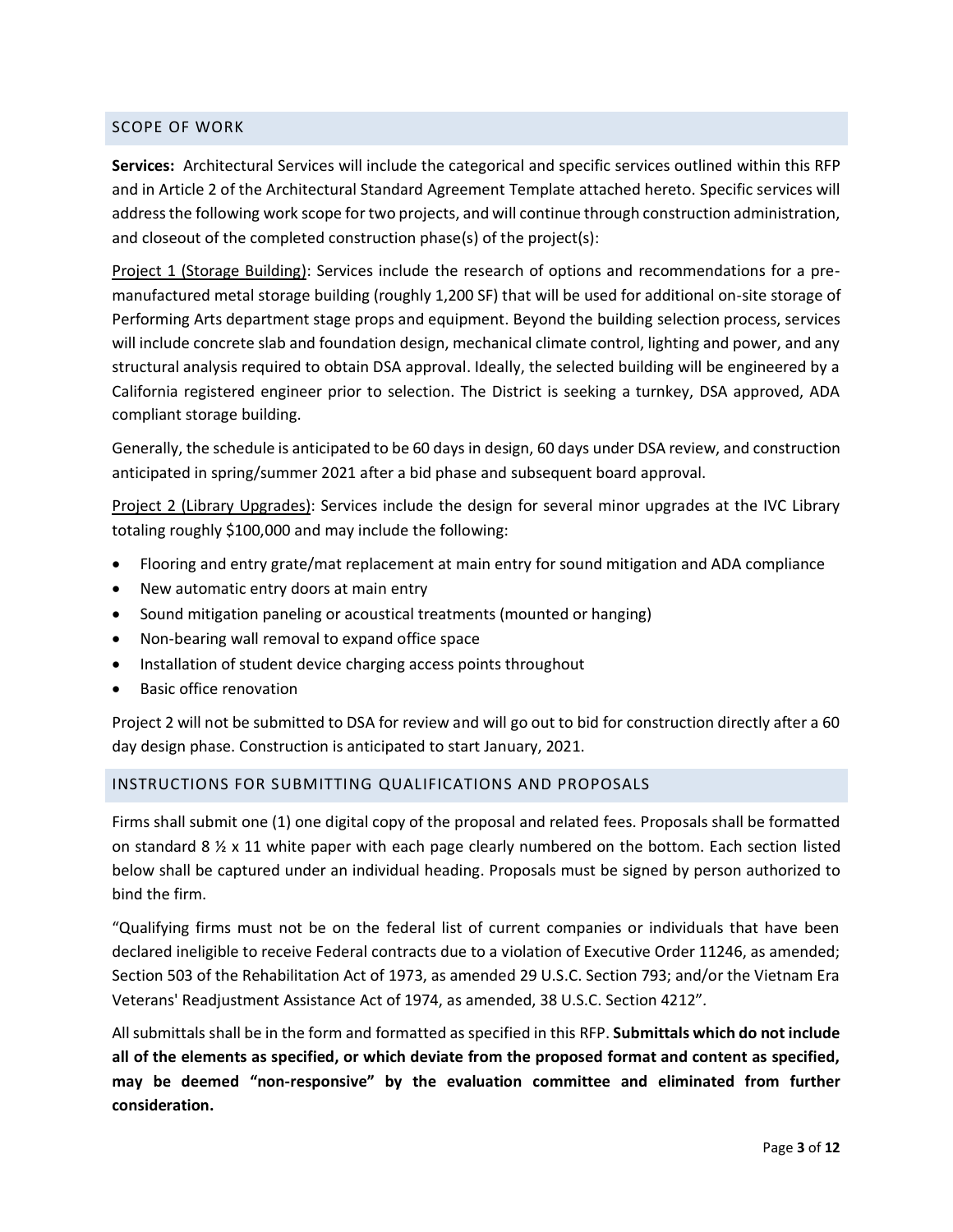Proposals should minimally include the following information:

- **1. Cover Letter.** A maximum one-page, dated **Introductory Letter** must be submitted including the date, legal name of the respondent, address, telephone and fax numbers, and the name, title, and signature of the person(s) authorized to submit the proposal on behalf of the firm.
- **2. Experience and Personnel.**
	- **a.** Briefly describe your (firm) experience with Architectural Services for community college projects and outline specific projects that are similar in nature to the proposed projects recommended for this Work. Provide contact names and phone numbers for each listed project.
	- **b.** Provide resumes of proposed personnel and outline any projects similar in nature to the proposed project, including any sub-consultants who would likely be assigned to projects. Provide name and professional qualifications of proposed personnel. Specifically define the role of each person and outline his or her individual experience.

Note: All personnel assigned to District projects, employees, sub-consultants or subcontractors must:

- i. Possess the minimum qualification to perform the services provided
- ii. Have knowledge and understanding of terms and conditions, major services and activities required to perform services provided
- iii. Have a minimum of three years of directly related experience
- iv. Have not entered into a subcontract with any Firms who are ineligible to perform work on a public works project pursuant to Labor Code 17777.1 or 17777.7
- **3. Professional Fees**. Provide with your proposal one copy of a fixed fee. Itemize the fee similarly to the breakouts found in the sample agreement. The evaluation committee will make their recommendation based on qualifications and will then enter contract negotiations including fee based discussions.

When providing costs, proposal shall include costs for all required overhead expenses including insurance. Travel cost from the Firm's place of business including time, overhead and related expenditures shall be incorporated into the unit prices for each line item and are not to be identified as separate costs. Firms are expected to perform services at the rate amount in the fee proposal regardless of the possibility that staff is drawn from a variety of office locations.

The final all-inclusive rate shall be negotiated after the evaluation process. Any increases must be approved in writing by the District prior to the performance of service. Agreements will be based on a lump sum basis.

No separate payment will be made for any other costs of performance or out of pocket expenses, including, without limitation, mileage or time required for dispatching personnel to District locations, subsistence, lodging, fuel charge, vehicle use, transmitting reports, administrative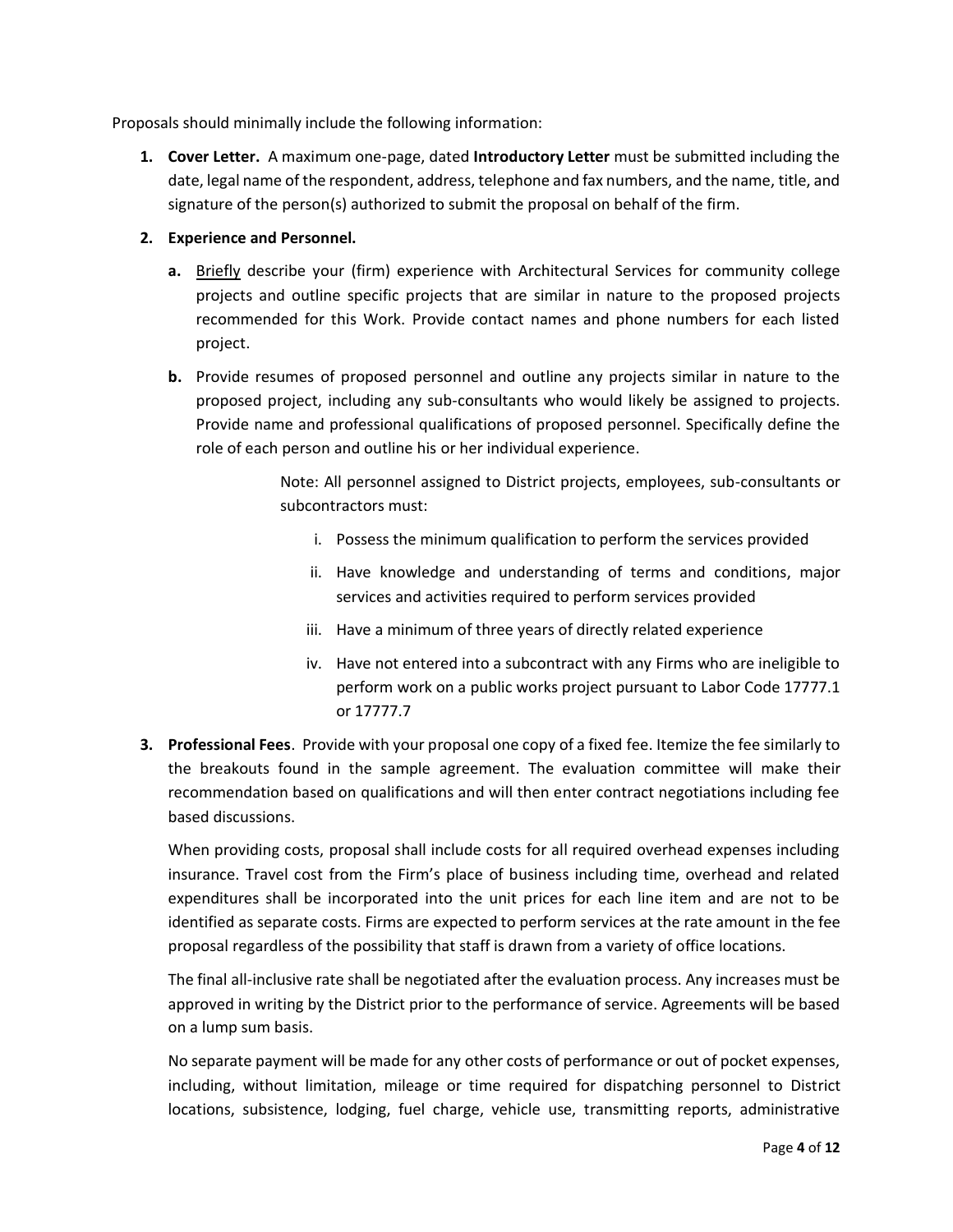charges, or other similar activities necessary for performance of the services except for personnel that are required to perform services at a destination that is more than 50 miles from Saddleback College. If this circumstance occurs, firm shall first obtain written approval and will be reimbursed at the rate for mileage (for such mileage over 50 miles) set forth by the United States Internal Revenue Services and for per diem travel as set forth by the US General Services Administration.

Proposers shall specifically include hourly rates for full time services in their proposals for the following:

- Principal
- Lead Project Manager/Evaluator
- Associates
- Clerical staff
- Overtime and Weekend Rates for the above
- Proposer may choose to provide an itemized fee schedule for extra or additional services that are not within Scope of Services
- Include fee schedules for consultants if used

Identify any constraints or assumptions that affect the proposed fee. Services that are not specifically included in RFP Attachments may be provided as supplementary information. **Be thorough and specific as this will form the basis of any contract negotiations for services.**

- **4. Agreement Review.** Review and comment on any proposed modifications to the attached draft Agreement(s).
- **5. Certification.** Complete, provide authorized signature, and date the CERTIFICATION REQUEST FOR PROPOSALS enclosed with this RFP.

Responses to the RFP should be complete and be prepared to provide an insightful, straightforward, and *concise* overview of the capabilities of your company. **Deviation from the defined content, order and format prescribed in this RFP may result a non-responsive evaluation. Submittals received after the due date and time will not be considered or reviewed**. **The emphasis of your submittal should be on completeness and clarity of content**.

The District reserves the right to waive any immaterial deviation in a submittal. The decisions to provide a waiver shall in no way modify or compromise the overall purpose of the submittal, nor excuse the Firm from full compliance with all requirements if awarded an Agreement.

The sample standard agreement (Attachment B) is not to be included with the Firm's submittal.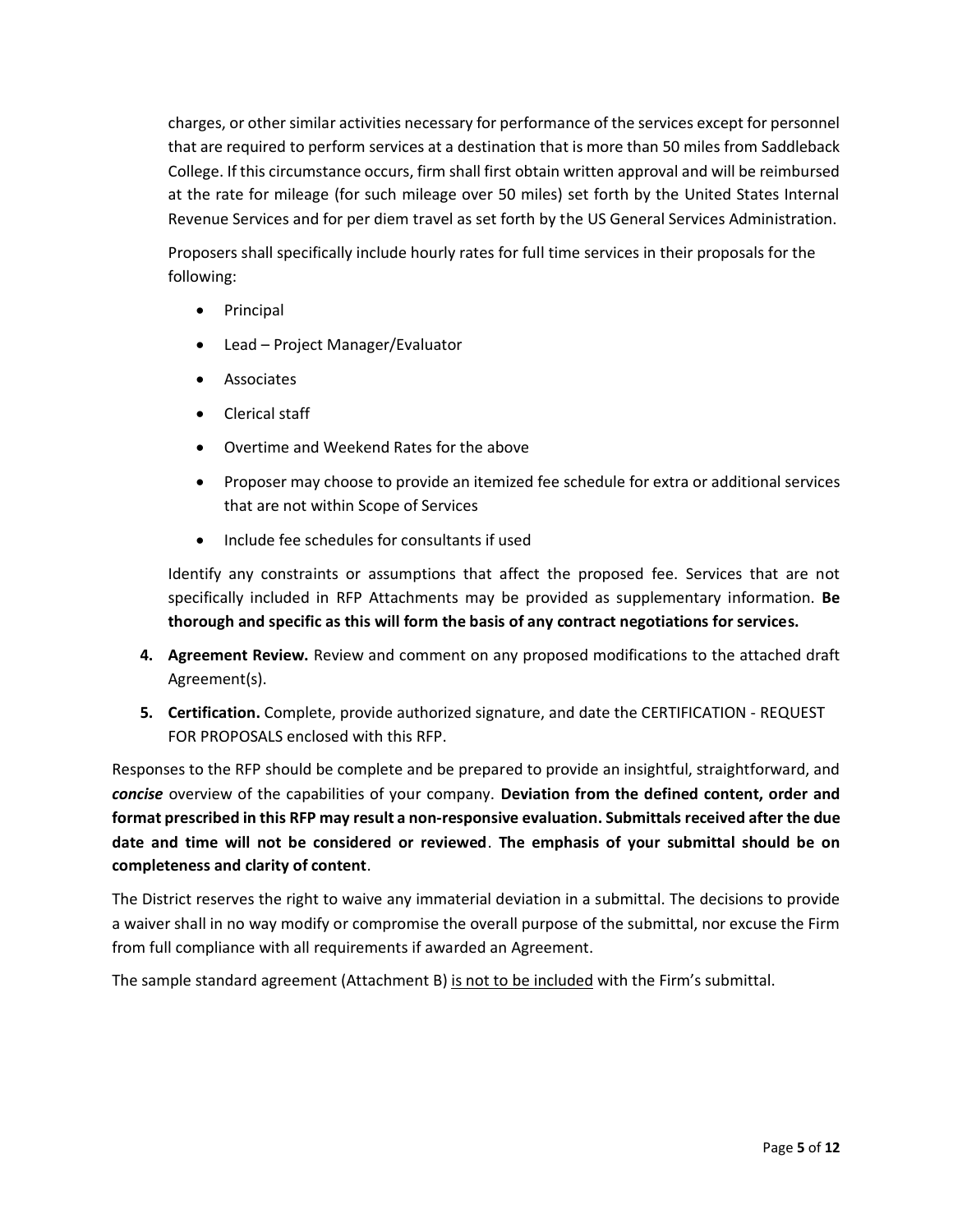#### BASIS OF AWARD

The evaluation of the Architectural Services will be a three-stage process.

- **1.** The first stage will be based on analysis principally focusing on specific experience and qualifications.
- **2.** The optional second stage may include, at the option of the evaluation committee, short-listed Name of Services invited for an interview to present their full understanding of, and responsiveness to, this RFP and their specific experience and approach.
- **3.** The third and final stage is successful contract negotiations.

At the conclusion of the second stage, Architectural Services will be selected on the basis of criteria regarding qualifications, experience, demonstrated competence as well as the best interests of the District as determined by the committee, including consideration of fair and reasonable pricing.

Prior to presenting a recommendation to the Board of Trustees (if deemed necessary), District staff will engage in contract negotiations with selected firm. If negotiations with the first team selected are unsuccessful, negotiations will commence with the second team and so on until an agreement has been successfully negotiated or SOCCCD rejects all proposals.

**Note: By virtue of submission, the proposing firm declares that all information provided in the Statement of Qualifications is true and correct.**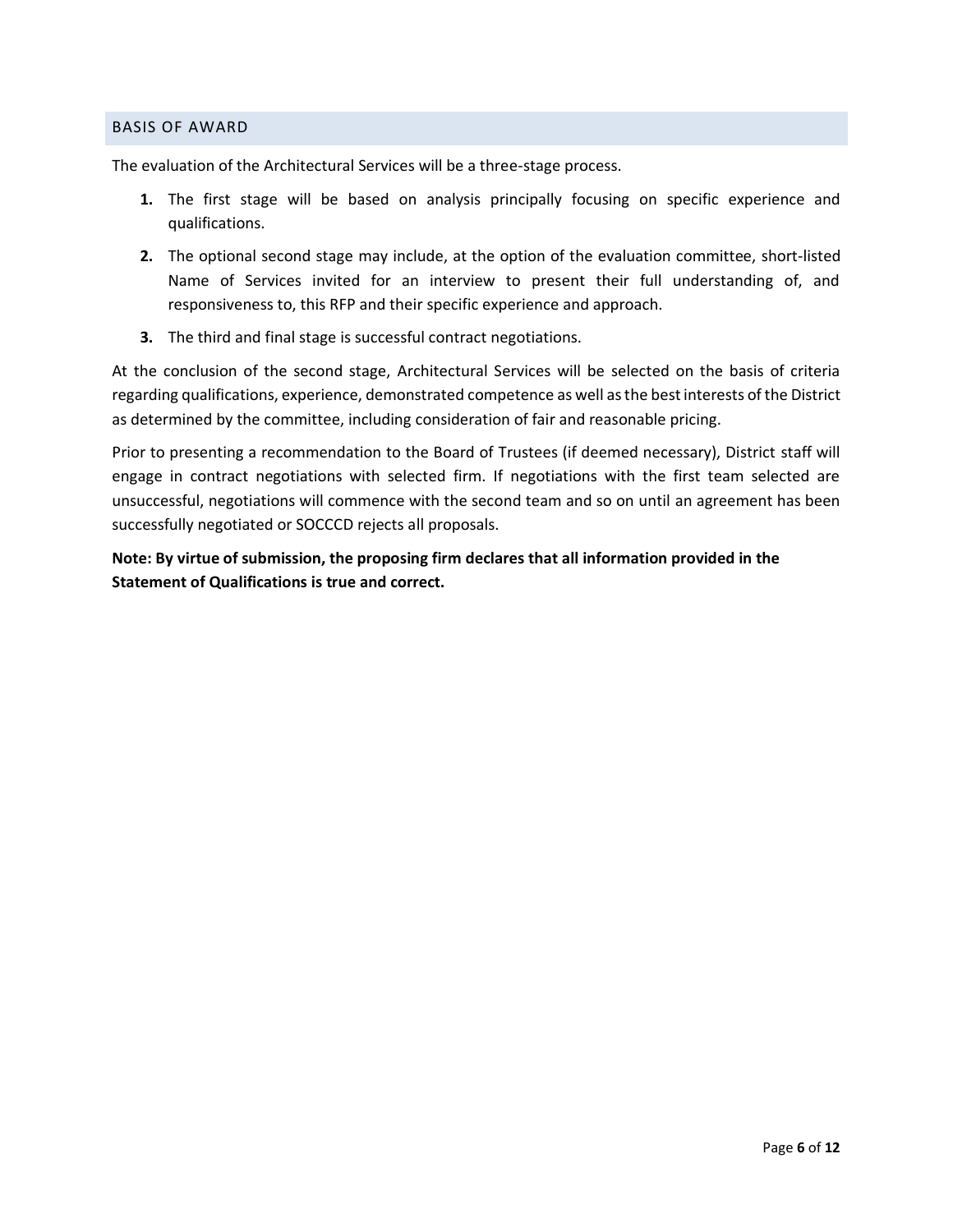### **MISCELLANEOUS**

- **1.** General information about SOCCCD may be found a[t http://www.socccd.edu.](http://www.socccd.edu/) Recent projects are listed at the "Bids" tab.
- **2.** All submittals shall remain active and valid for ninety days following closing date for receipt. The District reserves the right to negotiate the scope and cost of any submittal.
- **3.** Selection may be made solely on the basis of the stage one submittal review or the selection committee may deem it necessary to interview applicants as part of the selection process.
- **4.** Evaluation may be made solely on the basis of the submittal review or the evaluation committee may deem it necessary to interview applicants as part of the evaluation process.
- **5.** The proceedings of the evaluation committee are confidential. Members are not to be contacted by the proposers. All communication between proposers and the District shall be through the contact information provided above for submitting RFP materials.
- **6.** All materials, except financial information, submitted in response to this RFP shall become the property of SOCCCD and shall be considered a part of Public Record. The District reserves the option to retain or dispose of all submittals whether selected or rejected.
- **7.** Only written changes to the RFP will be valid. Verbal representations will not be binding on either party. Proposers are responsible to monitor the district bid page for addenda information.
- **8.** SOCCCD reserves the right to reject any or all responses to this RFP. Any and all costs incurred in preparing and submitting a response to this RFP is the sole responsibility of the proposer. This request does not constitute an offer of employment or a contract for services**.**
- **9.** This project is subject to compliance monitoring and enforcement by the Department of Industrial Relations. No contractor or subcontractor may be listed on a bid proposal for a public works project (submitted on or after March 1, 2015) and awarded (awarded on or after April 1, 2015) unless registered with the Department of Industrial Relations pursuant to Labor Code section 1725.5 [with limited exceptions from this requirement for bid purposes only under Labor Code section 1771.1(a)].

The District may modify the RFP prior to the deadline for submittals by issuance of an electronic addendum sent via email to all firms that have confirmed interest by emailing the project manager at [pdavis7@ivc.edu](mailto:pdavis7@ivc.edu) . It is the proposers responsibility to ensure they have obtained and reviewed all addenda.

#### **QUESTIONS FROM POTENTIAL RESPONDENTS**

Questions regarding this RFP may be directed to Parker Davis; assistant director, capital outlay projects, at (949) 943-4610 or via email at [pdavis7@ivc.edu.](mailto:pdavis7@ivc.edu)

The District may modify the RFP prior to the deadline for submittals by issuance of an electronic addendum via email. Firms/Individuals (Firm) may confirm an interest in providing a submittal by emailing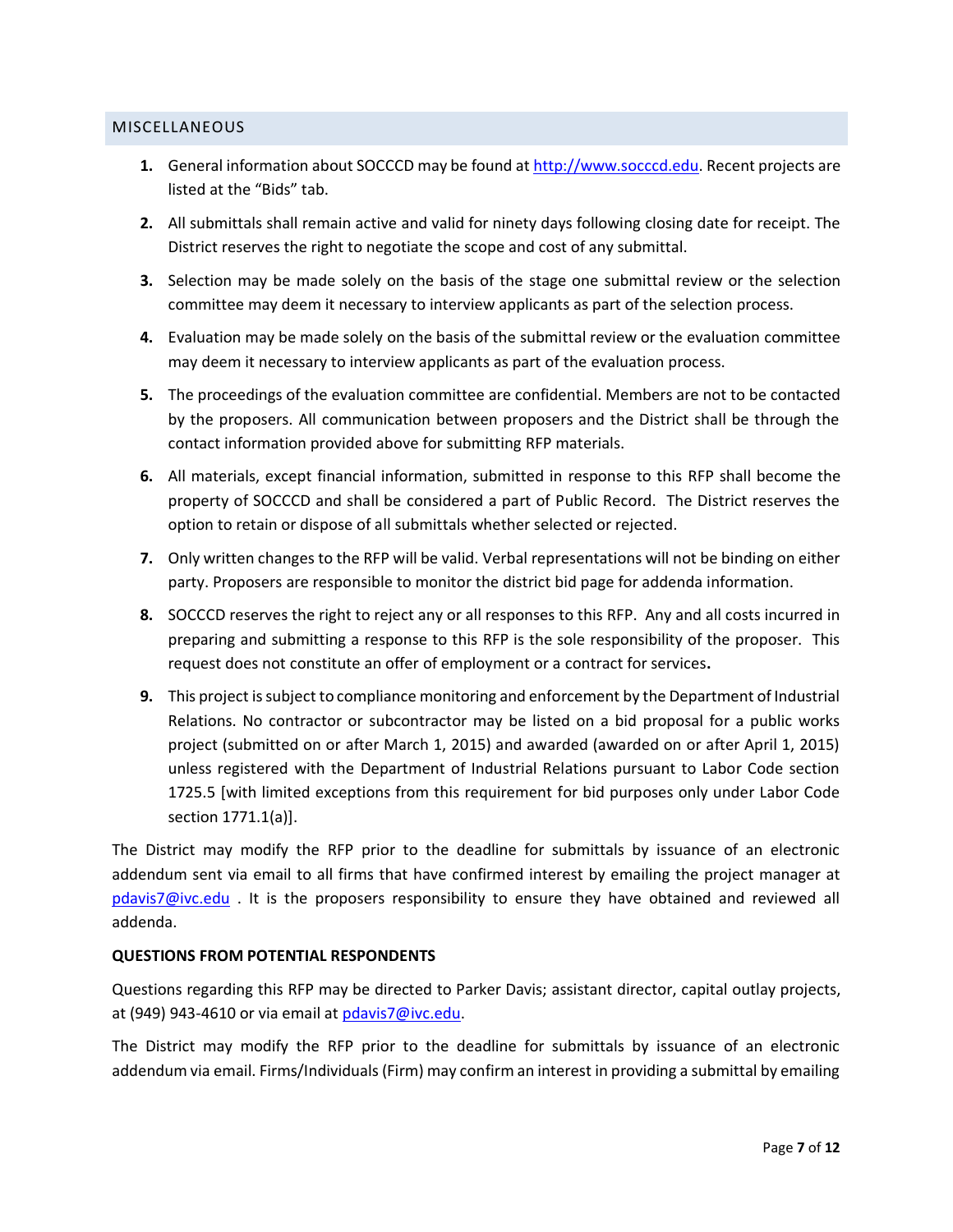pdavis7@ivc.edu. Acknowledging Firms will receive response email with addenda information if any is provided.

### **Specific Inclusions**

- **1. Attachment A: Certification – Request for Qualifications & Proposals**
- **2. Attachment B: Sample Agreement for Architectural Services.**
- **3. Attachment C: Sample fee schedule for extra work**
- 4. **Attachment D: Sample Invoice for monthly billings**

*Proposals shall be received up to but not later than 2:00 p.m., on the date listed in the schedule.*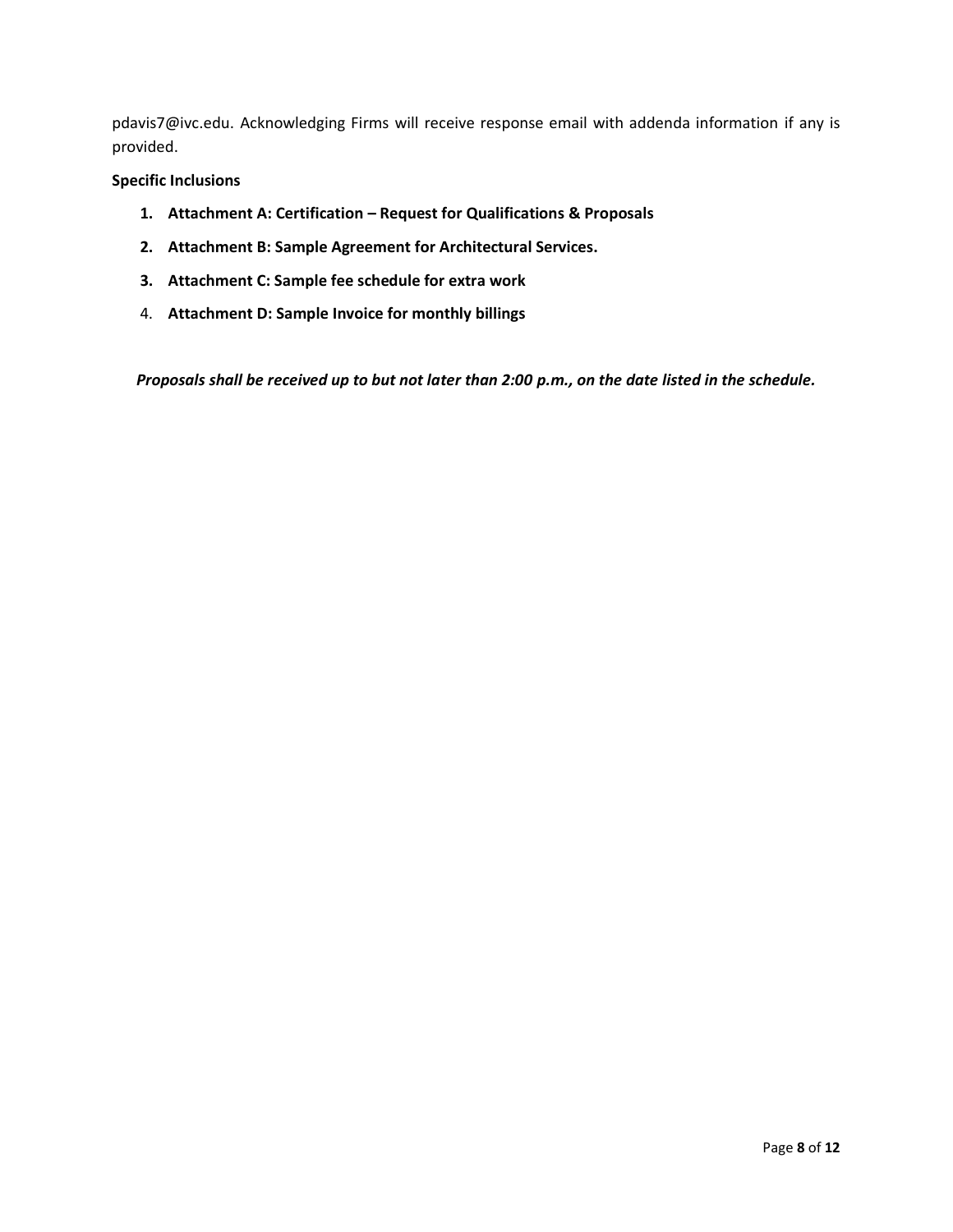#### **RFP - Attachment A**

### **CERTIFICATION – REQUEST FOR QUALIFICATIONS & PROPOSALS**

#### **CERTIFICATION - REQUEST FOR QUALIFICATIONS**

The undersigned hereby proposes and agrees to furnish any and all required labor, equipment, material, transportation, insurance, and incidentals necessary to provide quality services pertaining to this solicitation in accordance with the terms and conditions of the RFP; declares that the only persons or parties interested in this submittal as principals are those named herein; that this submittal is made without collusion with any other person, firm or corporation; that the undersigned will contract with SOCCCD to provide these services to the District in the manner prescribed herein.

I certify that I have read the attached **Request for Qualifications – Architectural Services** and the instructions for submitting an RFP. I further certify that I am authorized to bind the Firm noted in this submittal contractually, know that I must provide seven hard copies and one electronic copy of the Firm's submittal in response to this request and that I am authorized to commit the Firm to the submittal.

**I acknowledge the following addenda(s) \_\_\_\_\_\_\_\_\_\_\_\_\_\_\_\_\_\_\_**

| Signature      | <b>Typed or Printed Name</b>             |
|----------------|------------------------------------------|
| <b>Title</b>   | Phone                                    |
| <b>Address</b> | Email                                    |
|                | <b>Provide Seal here, if Corporation</b> |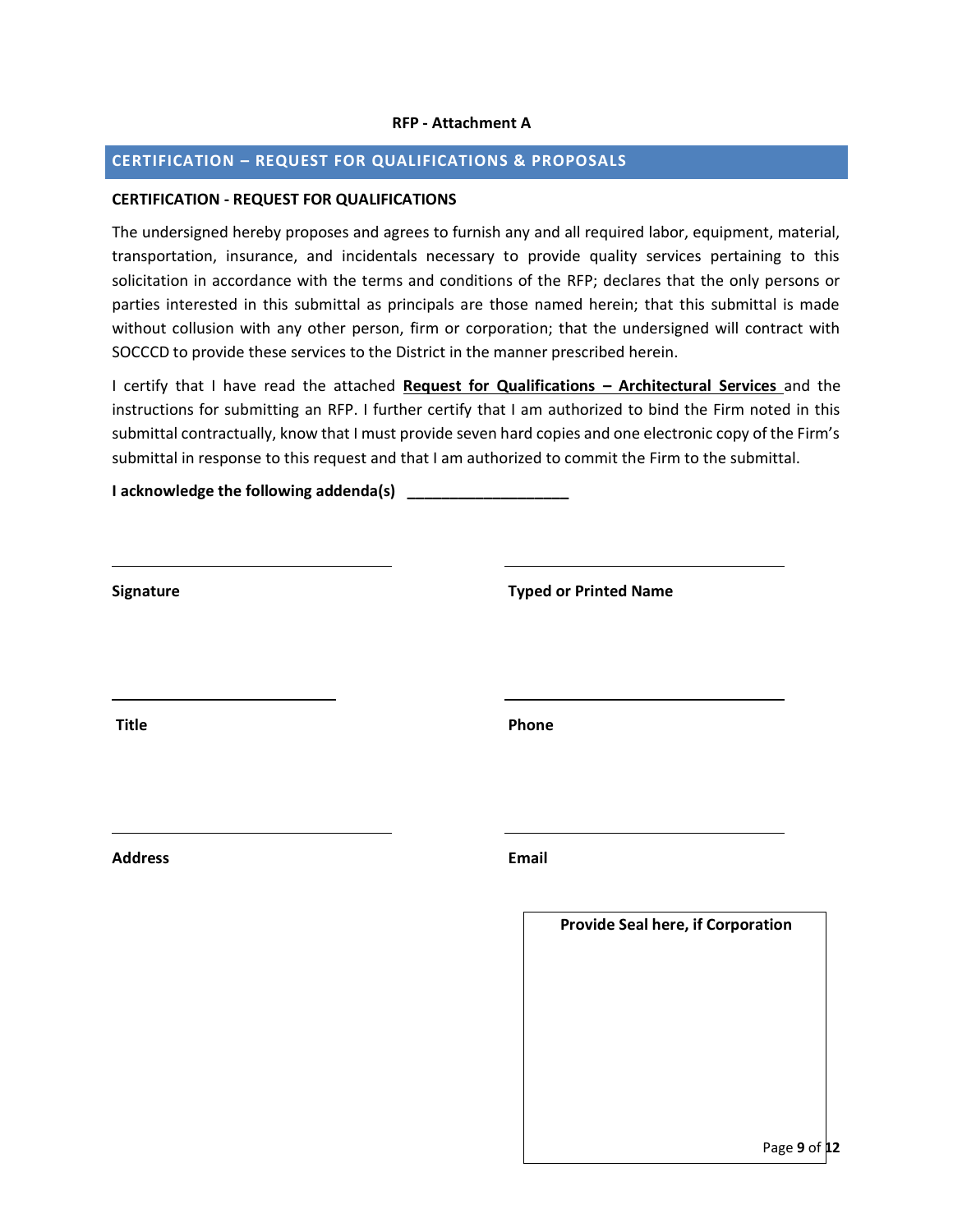**RFP - Attachment B** (see attached sample agreement)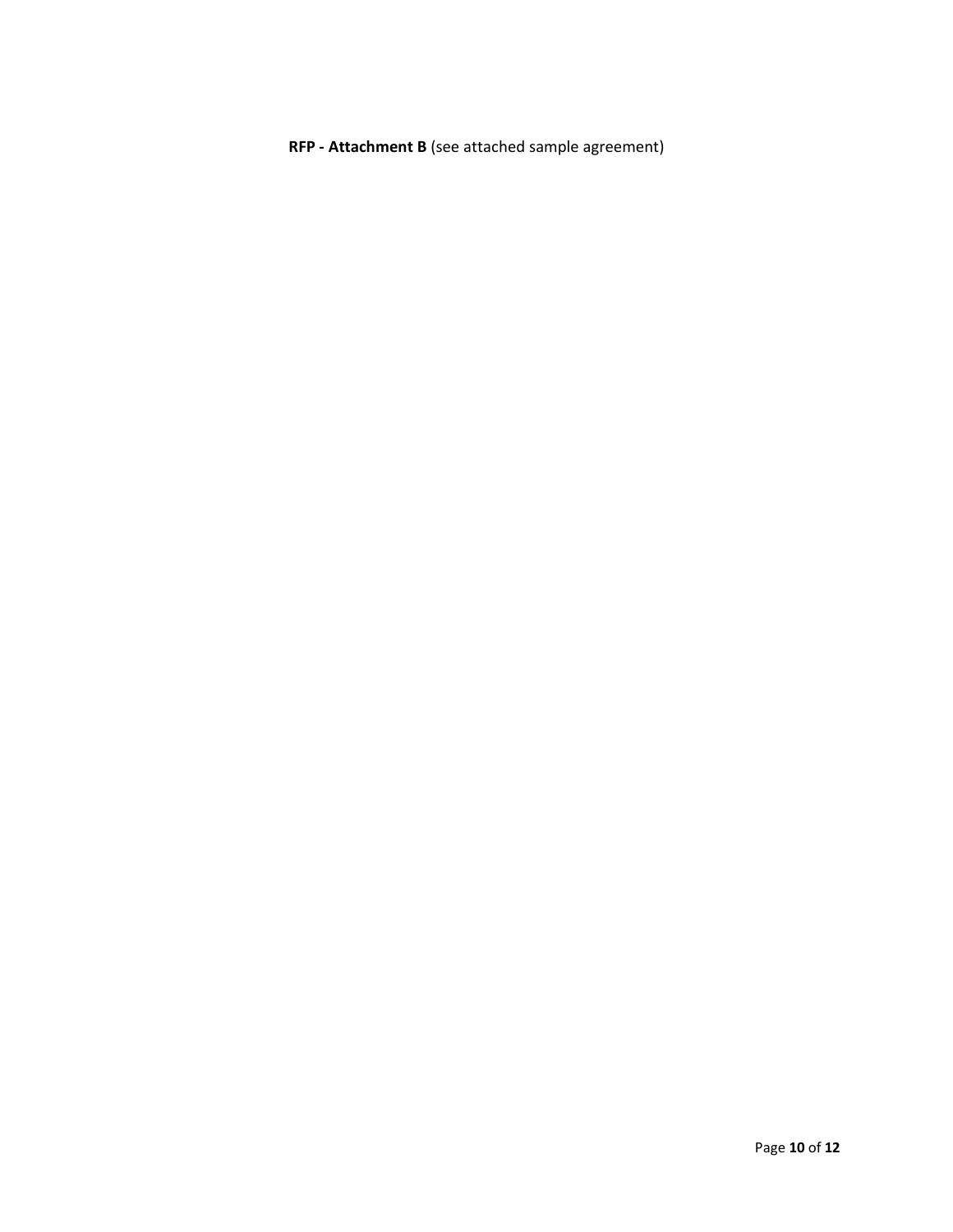

# **SOUTH ORANGE COUNTY COMMUNITY COLLEGE DISTRICT**

# **ARCHITECTURAL SERVICES AGREEMENT – RENOVATION PAC STORAGE AND LIBRARY IMPROVEMENTS**

# **ARCHITECT**

## **AGREEMENT - ARCHITECTURAL SERVICES**

This AGREEMENT is made and entered into thisClick here to enter text. day of Insert Month in the year Insert year between **South Orange County Community College District**, 28000 Marguerite Parkway, Mission Viejo, California 92692, hereinafter referred to as "DISTRICT", and Insert name, address, phone, hereinafter referred to as "ARCHITECT";

WHEREAS, DISTRICT desires to obtain architectural services for insert college and project name more fully defined per Attachment A, hereinafter referred to as "PROJECT"; and

WHEREAS, ARCHITECT is fully licensed to provide architectural services in conformity with the laws of the State of California;

NOW, THEREFORE, the parties hereto agree as follows:

### ARTICLE 1 ARCHITECT'S SERVICES AND RESPONSIBILITIES

- 1.1. **Services**. The ARCHITECT'S services shall consist of those services performed by the ARCHITECT and ARCHITECT'S employees as enumerated in this AGREEMENT.
- 1.2. **Standard of Care and Professional Conduct**. The ARCHITECT will perform its Services hereunder in a professional manner, using the degree of care and skill ordinarily exercised by, and consistent with, the current professional practices and standards of a professional practicing in California. The ARCHITECT will furnish, at its expense, those Services that are set forth in this AGREEMENT and represents that the Services set forth in said EXHIBIT are within the technical and professional areas of expertise of the ARCHITECT or any sub-consultant the ARCHITECT has engaged or will engage to perform the Service(s). The DISTRICT shall request in writing if the DISTRICT desires the ARCHITECT to provide Services in addition to, or different from, the Services described. The ARCHITECT shall advise the DISTRICT in writing of any Services that, in the ARCHITECT's opinion, lie outside of the technical and professional expertise of the ARCHITECT. The Work completed herein must meet the approval of the DISTRICT and shall be subject to the DISTRICT's general right of inspection to secure the satisfactory completion thereof.

ARCHITECT or ARCHITECT's employees who are determined by DISTRICT to be uncooperative, incompetent, a threat to the adequate or timely completion of the PROJECT, a threat to the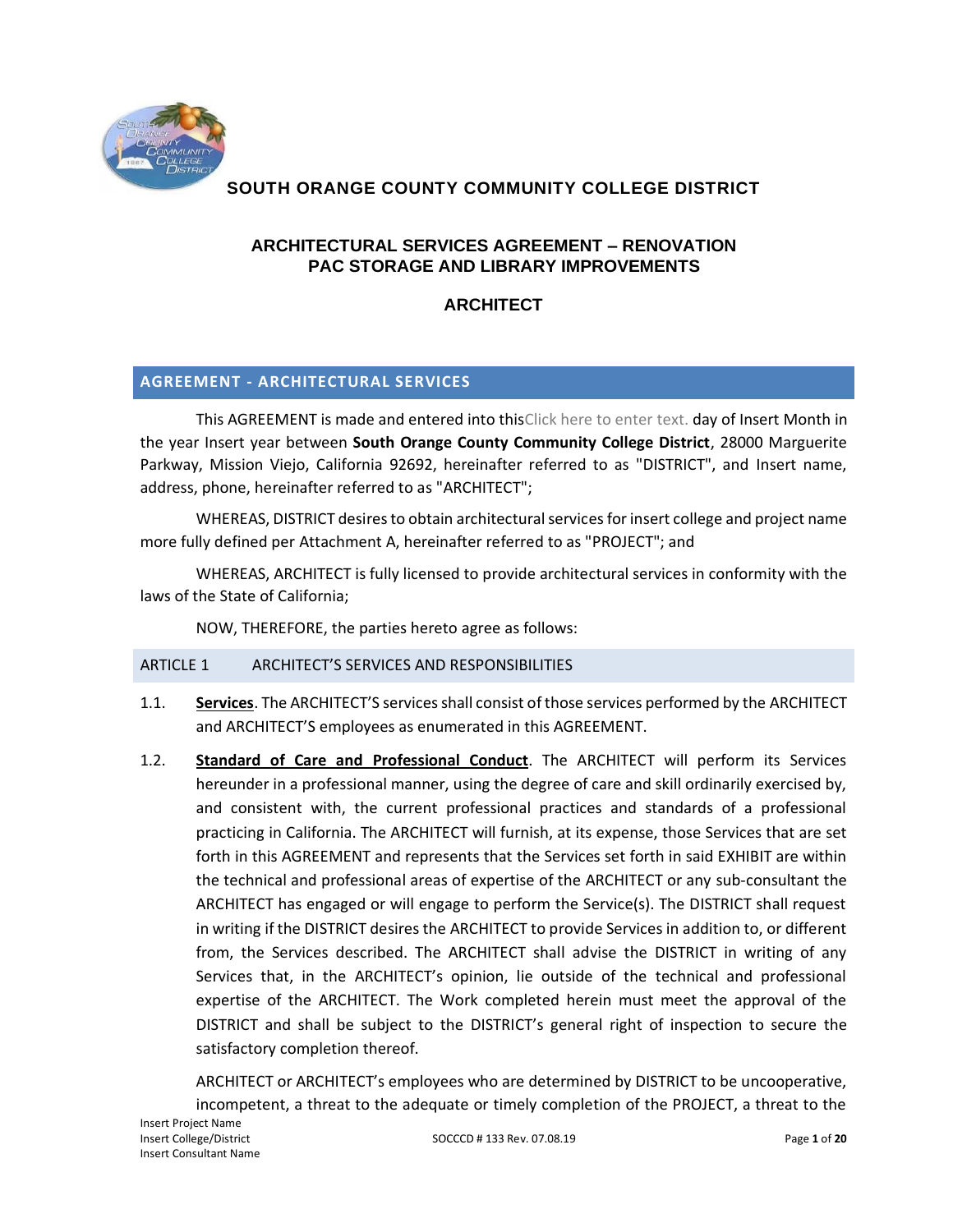safety of persons or property, or who fail or refuse to perform the Services in a manner acceptable to the DISTRICT, shall be promptly removed from the PROJECT and shall not be reemployed to perform any of the Services or to work on the PROJECT.

- 1.3. **Key Individual Assignment**. The ARCHITECT has been selected to perform the work herein because of the skills and expertise of key individuals. The ARCHITECT shall designate insert name as PROJECT Executive and insert name as PROJECT Manager.
- 1.4. **Replacement of Key Individual**. If the designated PROJECT manager or any other designated lead or key person fails to perform to the satisfaction of the DISTRICT, then upon written notice the ARCHITECT will have 10 working days to remove that person from the PROJECT and replace that person with one acceptable to the DISTRICT after review of resume´ and/or interview.

## ARTICLE 2 SCOPE OF ARCHITECT'S SERVICES

- 2.1. **Services**. The ARCHITECT'S services consist of those described in Article 2 and further delineated in Attachment A, and include civil, structural, mechanical, electrical, and cost estimating services necessary to produce a reasonably complete and accurate set of construction documents except those engineering services provided by the DISTRICT. The ARCHITECT and the DISTRICT have discussed the needs and the requirements of the PROJECT and arrive at a mutual written understanding of such needs and requirements as identified in this contract. The language in the Articles of this AGREEMENT takes precedence, in the event of a discrepancy between the Articles of this AGREEMENT and the language contained in Attachment A.
- 2.2. **Coordination of Others**. The ARCHITECT shall coordinate efforts with the college, the college's designees, construction performed by separate contractors or by the DISTRICT'S own employees.
- 2.3. **Regulatory Compliance**. The ARCHITECT shall comply with all applicable federal, state and local laws, statutes, ordinances, codes, rules and regulations currently existing and as amended, enacted, issued or adopted in the future and which are applicable to the PROJECT.
- 2.4. **Existing Conditions**. The ARCHITECT shall investigate existing conditions or facilities and make measured drawings of such conditions or facilities.
- 2.5. **Non Responsibility**. ARCHITECT and ARCHITECT'S consultants shall have no responsibility for:
	- a. The presence, handling, removal or disposal of or exposure of persons to hazardous materials in any form at the PROJECT site, including, but not limited to, asbestos, asbestos products, polychlorinated biphenyl (PCB) or other toxic substances.
	- b. Ground contamination
	- c. Environmental Impact Report/ CEQA declarations
	- d. Historical significance report
	- e. Soils Investigation/ Geotechnical Hazard Report
	- f. Topographical survey

## 2.6. **Design Phase**

Insert Project Name Insert Consultant Name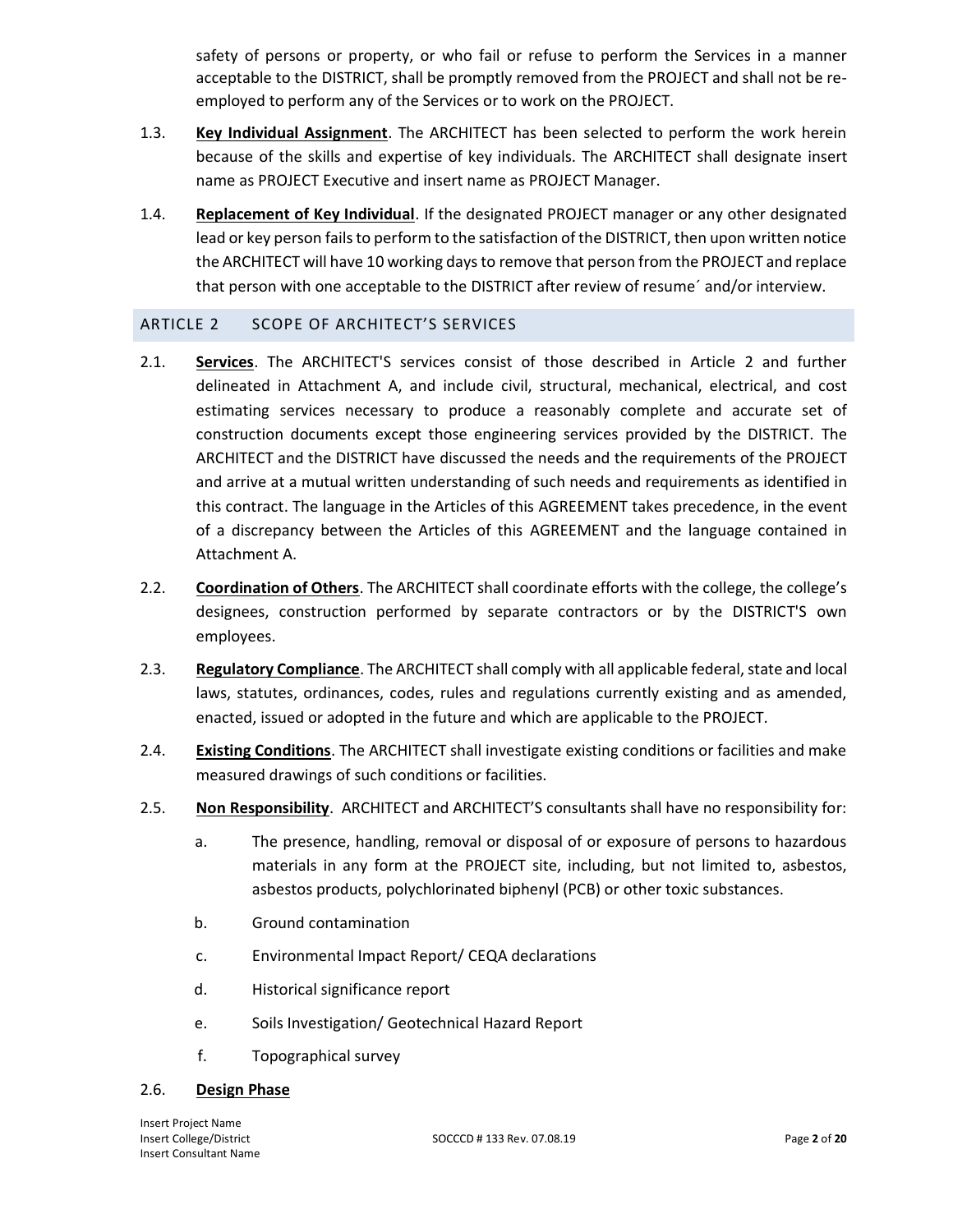- a. Participate in a general PROJECT kick-off meeting.
- b. Based on approved preliminary documents outlining the scope of work and any further adjustments authorized by the DISTRICT, the ARCHITECT shall prepare, for approval by the DISTRICT, Design Documents consisting of drawings setting forth in detail the requirements for the construction of the PROJECT.
- c. ARCHITECT must respond to/incorporate comments during the college's final review.
- d. Final documents shall include:
	- 1. Architectural:
		- i. Completed floor plan.
		- ii. Site utilities and complete site plan for storage building
	- 2. Structural: Complete structural calculations, plans, and details necessary to place a permanent, DSA approved storage building on site.
	- 3. Mechanical: Mechanical equipment schedules, layouts, drawings, details, and associated electrical systems.
	- 4. Electrical: Lighting and power plan including all switching and controls. Complete electrical distribution including a single line diagram, panels, and transformers. All electrical equipment schedules completed.
	- 5. Civil: Site plan and site utilities, ADA pathways.
	- 6. Landscape: Illustrate landscape only as necessary at perimeter of project.
	- 7. Probable Cost: Update and refine probable costs at regular intervals to ensure that the project remains within the stated construction estimate.
	- 8. Specifications: Complete development and preparation of specifications for all materials, equipment, workmanship, quality, and performance.
- 2.7. **Coordination for Government Authorities**. Describe (ensure monetary thresholds requiring DSA are not exceeded if Not Used) / Not Used

### ARTICLE 3 ADDITIONAL ARCHITECT'S SERVICES

3.1. **Additional Services**.Additional services are not included in the Services set forth previously. If the DISTRICT requests in writing any of the Additional Services, ARCHITECT shall be compensated for the same in accordance with the provisions of the AGREEMENT relating to Additional Services and the amounts indicated in Attachment B. The District must approve an amendment to this AGREEMENT, fully executed, prior to ARCHITECT performing any Additional Services. The ARCHITECT shall request payment for Additional Services in a separate line item on the same invoice submitted for Services in a format pre-approved by the DISTRICT

### ARTICLE 4 TERMS OF SERVICE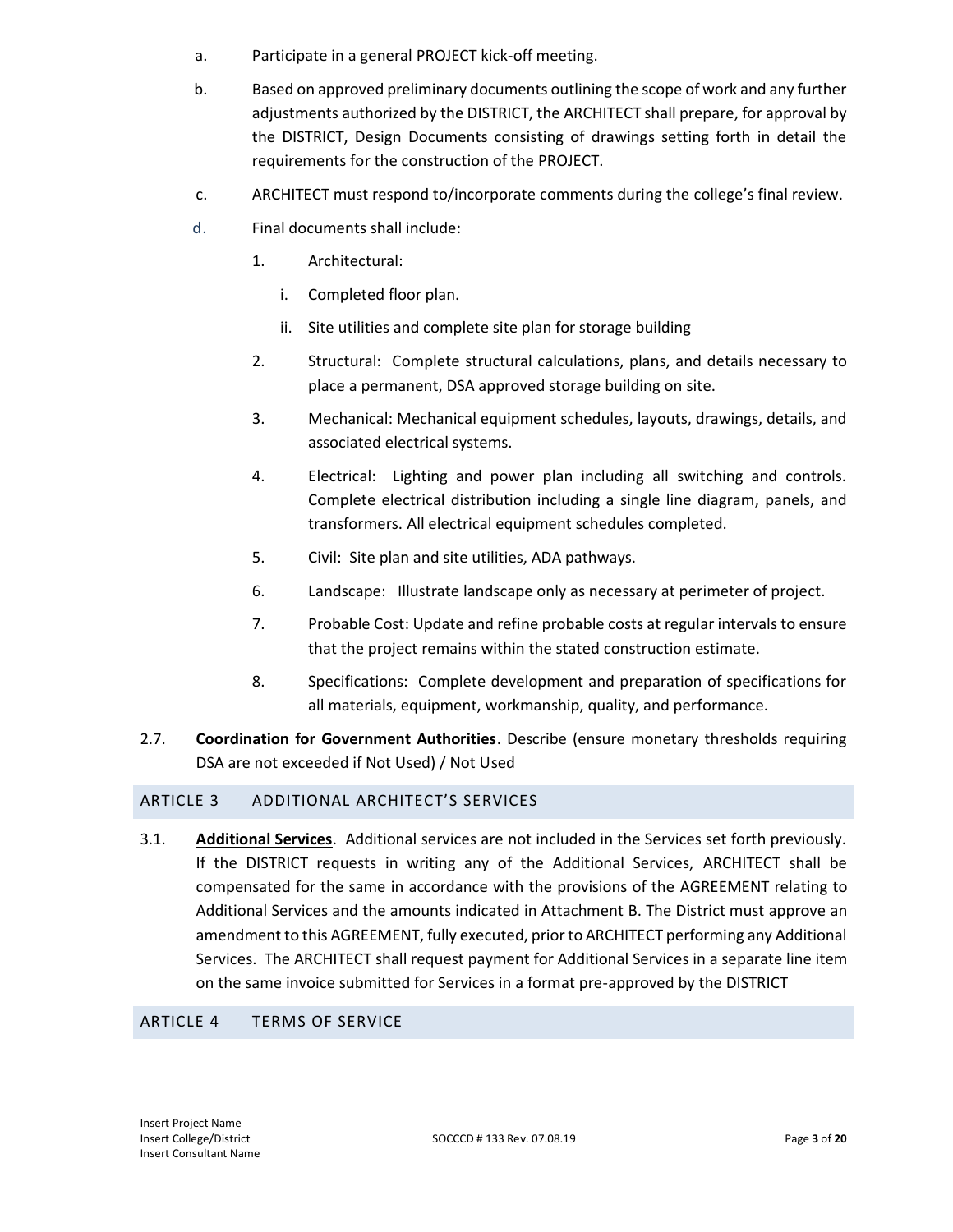- 4.1. **Time is of the Essence**. Time is of the essence in the performance of each Party's obligations under this AGREEMENT, including without limitation ARCHITECT'S performance of the service required hereunder and DISTRICT'S payment of all sums due to ARCHITECT.
- 4.2. **Term**. The construction time frame is anticipated for six months with a completion date of August, 2021. Services under this AGREEMENT shall be diligently performed by the ARCHITECT for the anticipated construction timeframe plus an additional six months for project closeout and certification for a completion date of February 28, 2022. The ARCHITECT'S contract terminates at the earlier of the issuance to the DISTRICT of the final Certificate for Payment or sixty (60) days after the date of final completion of construction, contingent upon the satisfaction of all DSA certification requirements.
- 4.3. **Extension**. This term shall be extended at no cost to the DISTRICT as result of delays caused directly by ARCHITECT actions. The term may be extended due to construction delay other than those delays caused by ARCHITECT'S actions.

## ARTICLE 5 INDEMNITY AND INSURANCE

- 5.1. **Hold Harmless and Indemnification**. To the fullest extent permitted by law, the ARCHITECT shall defend (with counsel of DISTRICT's choosing), indemnify, and hold harmless the DISTRICT, its Board of Trustees, officers, agents, employees, representatives, and volunteers (collectively "Indemnified Parties") from any and all claims, demands, causes of action, costs, expenses, liabilities, losses, in law or equity, property damage, personal injury, damages or injuries of any kind, including wrongful death, in any manner arising out of, pertaining to, or incident to any alleged acts, errors or omissions, negligence, recklessness or willful misconduct of ARCHITECT, its officials, officers, agents, employees, representatives, subconsultant, or volunteers, in connection with the performance of the ARCHITECT's Work of this AGREEMENT or obligations hereunder, including without limitation the payment of all consequential damages, expert witness fees, attorney's fees, and other related costs and expenses. ARCHITECT shall reimburse the DISTRICT, its Board of Trustees, officers, agents, employees, representatives, and/or volunteers for all legal expenses and costs incurred by each of them in connection therewith or in enforcing the indemnity provided herein. This hold harmless and indemnification includes, but is not limited to, compensatory damages, regulatory fines, penalties, and extra-contractual liability. In no event shall the DISTRICT, its Board of Trustees, officers, agents, employees, representatives, and/or volunteers be liable for any loss of ARCHITECT's business, revenues or profits, or special, consequential, incidental, indirect or punitive damages of any nature, even if the District its Board of Trustees, officers, agents, employees, representatives, and/or volunteers have been advised in advance of the possibility of such damages.
	- a. ARCHITECT's obligation to indemnify the DISTRICT, its Board of Trustees, officers, agents, employees, representatives, and/or volunteers shall not be restricted to insurance proceeds, if any, received by the DISTRICT, its Board of Trustees, officers, agents, employees, representatives, and/or volunteers.
	- b. The Parties understand and agree that this shall be the sole indemnity, as defined by California Civil Code § 2772, governing this AGREEMENT. Any other indemnity that may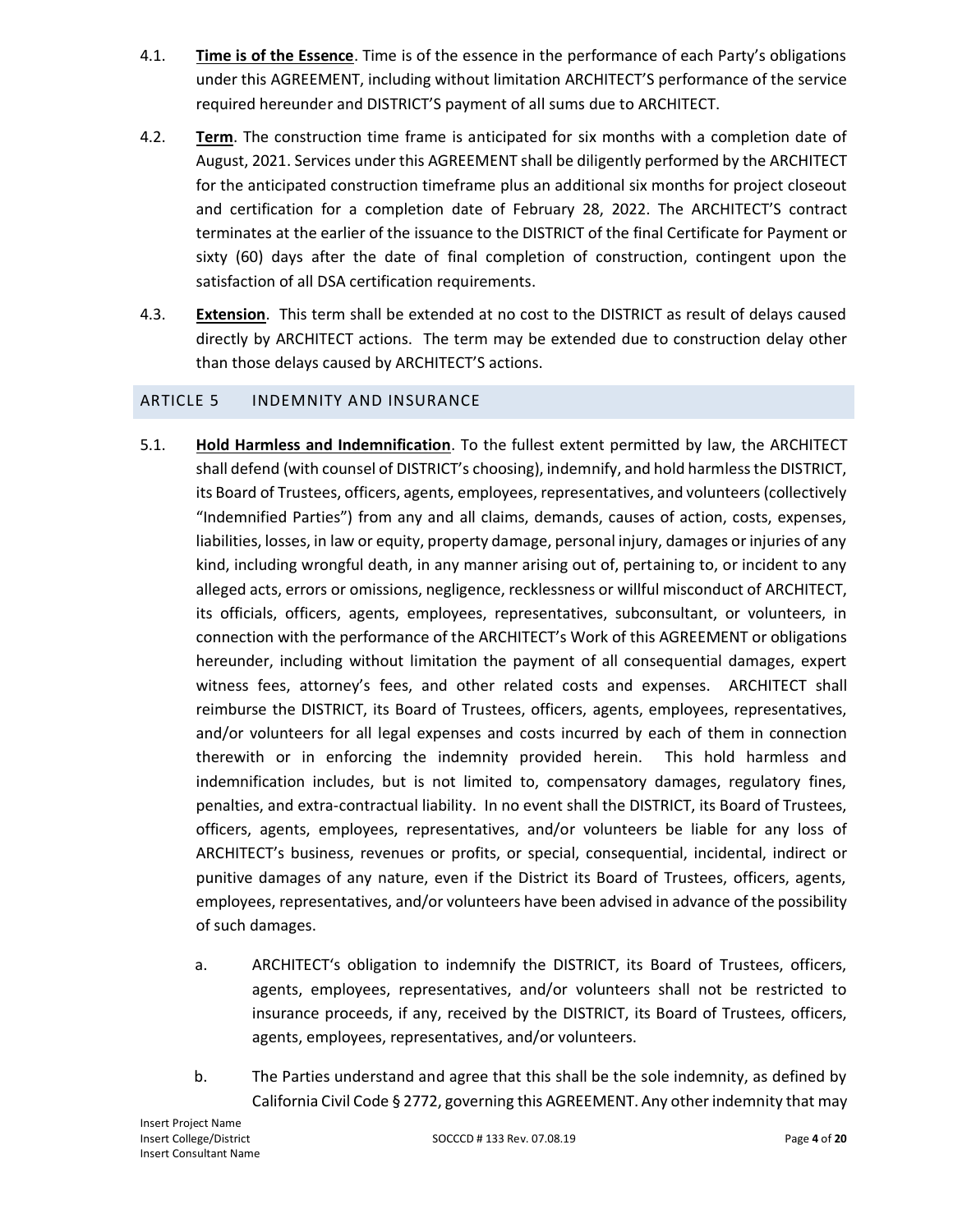be attached to this Agreement as an Exhibit shall be void and unenforceable between the Parties.

- c. Neither termination of this AGREEMENT nor completion of the acts to be performed under this AGREEMENT shall release ARCHITECT from its obligations to indemnify as to any claims or causes of action asserted so long as the event(s) upon which such claim or cause of action is predicated shall have occurred prior to the effective date of termination or completion.
- 5.2. **Insurance.** The ARCHITECT and its subconsultants shall maintain in full force and effect throughout the term of this Agreement the following policies of insurance with no less than the limits set forth herein. DISTRICT may adjust ARCHITECT's required minimum coverage limits set forth herein at the commencement of a renewal term by providing ARCHITECT and subconsultant (if applicable) written notice. Should ARCHITECT maintain insurance policies with broader coverage and limits of liability that exceed the minimum coverage and limit requirements stated herein, those broader coverages and higher limits shall be deemed to apply to any loss or claim where ARCHITECT is required to indemnify the DISTRICT.
	- a. A.M. Best Financial Rating. ARCHITECT and its subconsultants' policies of insurance required herein shall be issued by insurers with an A.M. Best financial rating of A:VII or better.
	- b. Admitted Carrier(s). ARCHITECT and its subconsultants' policies of insurance shall be afforded by insurers who are admitted - licensed to transact business in the State of California.
	- c. Workers' Compensation and Employer's Liability. In accordance with the laws of the State of California, ARCHITECT shall maintain Workers' Compensation insurance and Employer's Liability coverage with not less than One Million Dollars (\$1,000,000) for Each Accident, One Million Dollars (\$1,000,000) for Disease - Each Employee, and One Million Dollars (\$1,000,000) for Disease - Policy Limit.
	- d. Commercial General Liability. Insurance with limits of not less than One Million Dollars (\$1,000,000) per occurrence and Two Million Dollars (\$2,000,000) general aggregate to cover losses including, but not limited to blanket contractual, broad form property damage, products & completed operations, personal injury, and wrongful death.
	- e. Automobile Liability. Insurance with combined single limits of not less than One Million Dollars (\$1,000,000) per occurrence and Two Million Dollars (\$2,000,000) general aggregate to cover bodily injury and property damage losses involving "Any Auto".
	- f. Professional Liability aka Errors and Omissions. ARCHITECT and its subconsultants shall each procure and maintain throughout the term of this AGREEMENT, Professional Liability insurance with limits of not less than One Million Dollars (\$1,000,000) per occurrence or claim and Two Million Dollars (\$2,000,000) general aggregate to cover against liability claims/lawsuits related to the professional Work as stated herein. If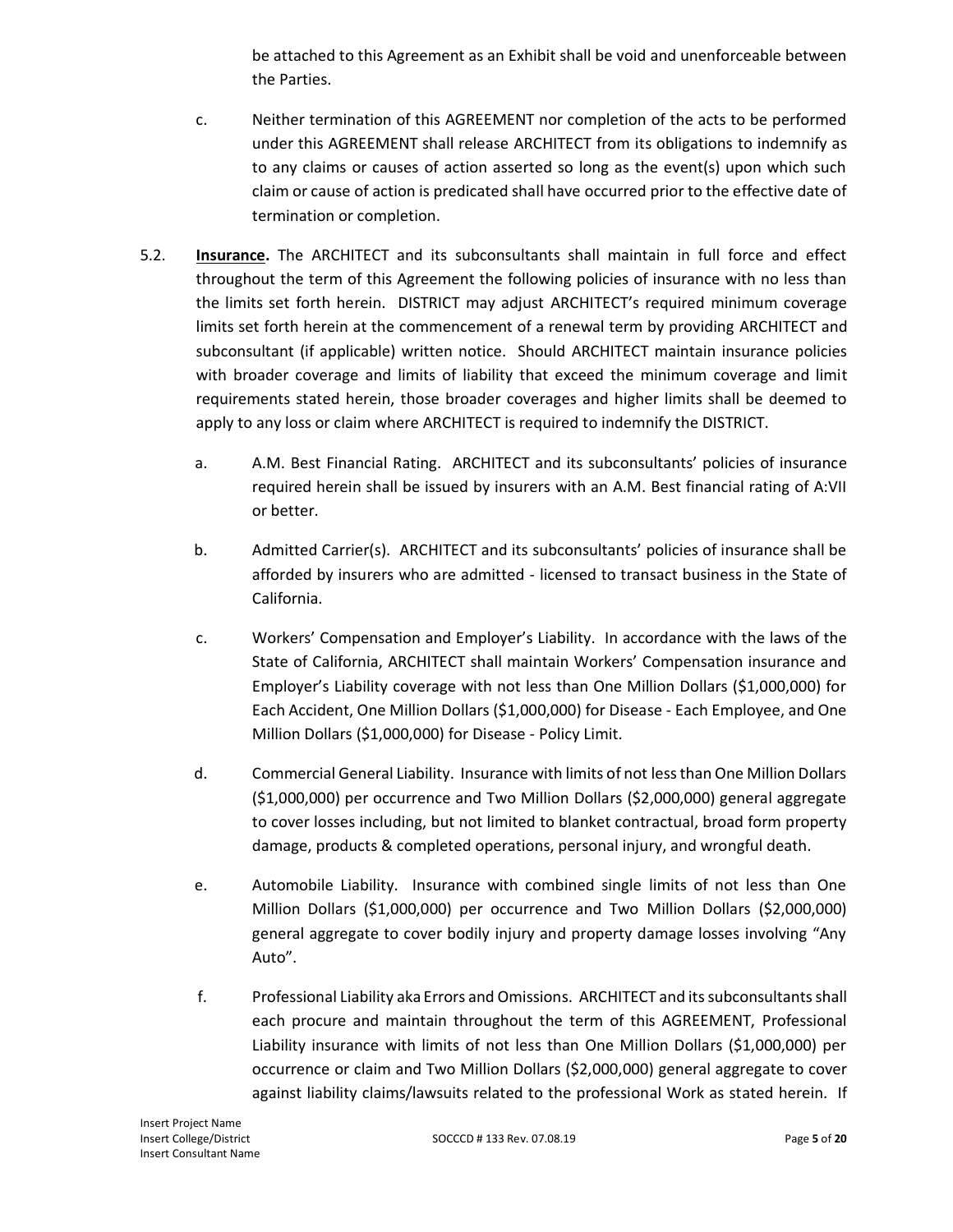coverage is written on a claims made and reported form, such coverage shall contain an Extended Reporting Period (aka tail coverage) for a minimum of two (2) years following the termination date of this AGREEMENT.

- g. Valuable Document Insurance. The ARCHITECT and its subconsultants shall carry adequate insurance on all drawings and specifications as may be required to protect the DISTRICT in the amount of its full equity in those drawings and specifications.
- h. Additional Insured Endorsement. ARCHITECT and its subconsultants shall each issue DISTRICT an endorsement naming District, its Board of Trustees, officers, agents, employees, representatives, invitees, and volunteers as Additional Insureds to ARCHITECT's and Consultant's subconsultants Commercial General Liability, Automobile Liability, and Valuable Document insurance policies.
- i. Primary and non-contributory endorsement. ARCHITECT and its subconsultants insurance coverage and limits shall be primary and any of the DISTRICT's insurance coverage and limits shall be non-contributory.
- j. Waiver of Subrogation Endorsements. ARCHITECT and its subconsultants shall each issue DISTRICT an endorsement waiving all rights of subrogation against the DISTRICT, its Board of Trustees, officers, agents, employees, representatives, invitees, and volunteers with respect to ARCHITECT and subconsultant's commercial general liability, automobile liability, and workers' compensation policies.
- k. No Cancellation or Material Modification. ARCHITECT and its subconsultant's policies of insurance and accompanying endorsements required by this Agreement shall not be cancelled or materially modified, except upon thirty (30) days' advance written notice to DISTRICT. Written notice of cancellation or material modification shall be from the insurer(s) issuing the policy(ies) of insurance to the DISTRICT.
- l. Certificate(s) of Insurance and Endorsement(s). Certificate(s) and Endorsement(s) evidencing the required coverages and limits set forth herein shall be provided to DISTRICT upon ARCHITECT's execution of this Agreement. No work shall commence by ARCHITECT or its subconsultants until the required certificate(s) of insurance and endorsement(s) have been furnished to the DISTRICT. Should ARCHITECT or its subconsultant's insurance expire during the term of this AGREEMENT, renewal certificate(s) of insurance and endorsement(s) shall be provided prior to the expiration of the policies or within 10 days of expiration. Failure of ARCHITECT or its subconsultants to furnish the required certificate(s) and endorsement(s) shall not be deemed a waiver of this provision by the ARCHITECT, as stated herein.

## ARTICLE 6 COMPENSATION TO THE ARCHITECT

6.1. **Price Inclusions**. The Contract Price is inclusive of personnel expenses (inclusive of all benefits and burdens), fees, labor, material, all direct and indirect cost, personnel expenses of any subconsultant or subcontractor to the ARCHITECT, travel for personnel to and from the Site, travel within the Counties of Los Angeles, Orange, Riverside, San Diego, San Bernardino, and Ventura,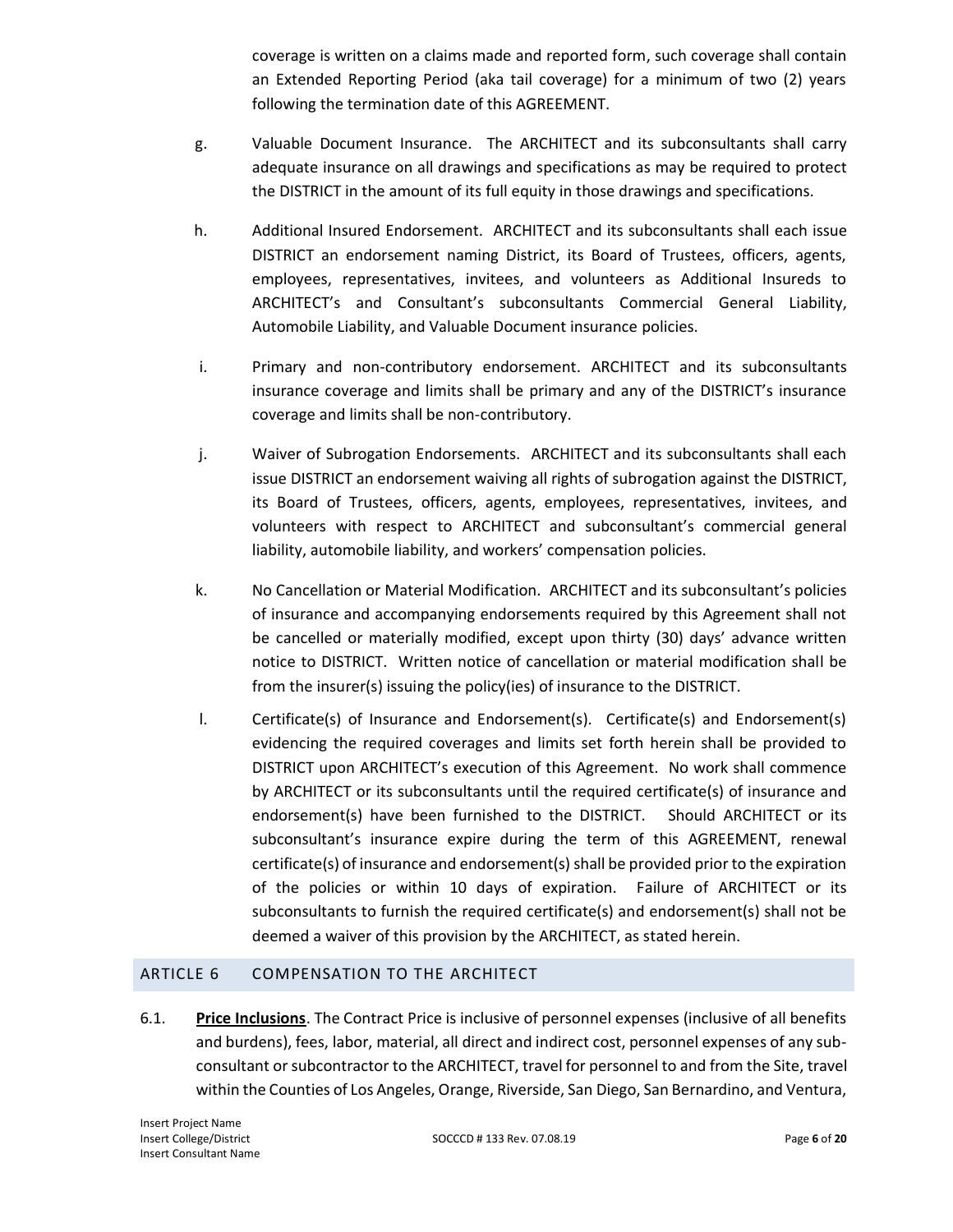insurance and all other overhead/administrative expenses or costs and profit associated with performance of the Services, except for Allowable Reimbursable Expenses as described in the provision below. At no time shall meals be considered a reimbursable expense.

- 6.2. **Payment in Full**. This compensation shall be compensation in full for all services performed by the ARCHITECT under the terms of this AGREEMENT, except where additional compensation is agreed upon between the ARCHITECT and DISTRICT in writing as provided for as additional services.
- 6.3. **Reimbursable Expenses.** Any expenses incurred by the ARCHITECT and ARCHITECT's employees in the interest of the PROJECT shall require DISTRICT's written approval before being incurred. The DISTRICT shall not be liable to ARCHITECT for any costs or expenses paid or incurred by ARCHITECT and ARCHITECT's employees in performing services for DISTRICT, except reimbursable expenses that has been pre-approved in writing. Records of such expenses shall be provided to the DISTRICT's review and approval. Reimbursable Expenses:
	- a. Are in addition to compensation for Services and Additional Services and include expenses incurred by the ARCHITECT and ARCHITECT's employees and subconsultants in the interest of the PROJECT.
	- b. Shall only be authorized, pre-approved and most economical transportation, air fare for out-of-town travel related to the PROJECT; and fees paid for securing approval of authorities having jurisdiction over the PROJECT. ARCHITECT's normal travel expense (including to and from the Project) and meals are excluded.
	- c. Expenses related to reproduction, (except those needed for the use of the ARCHITECT and their ARCHITECT or identified specifically as a deliverable), postage and handling of Drawings, Specifications and other documents.
	- d. Expense of renderings, models and mock ups requested by the DISTRICT if not part of ARCHITECT's Services will be reimbursed.
	- e. There shall be no markups on reimbursable expenses.
- 6.4. **ARCHITECT Monthly Billing Statements**. ARCHITECT shall submit monthly billing invoices to the DISTRICT for payment of the Contract Price for Services, authorized Additional Services, and previously approved and allowable Reimbursable Expenses performed or incurred in the immediately prior month in a format previously approved by the DISTRICT. Previously approved and allowable Reimbursable Expenses shall be itemized and evidence shall be provided of the cost or value of any Allowable Reimbursable Expense costs for which payment is requested by ARCHITECT. Services are to be invoiced by phase in accordance with percent complete.

ARCHITECT to send invoices t[o AccountsPayable@socccd.edu](file://///unicron.socccd.edu/facilities_planning/SOCCCD_ONLY/PROJECT%20FILES/ATEP/SC%20FIRST%20BLDG/1%20PRE-DESIGN/AccountsPayable@socccd.edu) or mail to South Orange County Community College District, 28000 Marguerite Parkway, Mission Viejo, CA 92692, Attn: Accounts Payable. Payment shall be net 30 days upon satisfactory completion and acceptance of Services. To ensure prompt and accurate payment, all invoices related to this AGREEMENT shall reference the following Agreement Number: [[ Contract Number ]]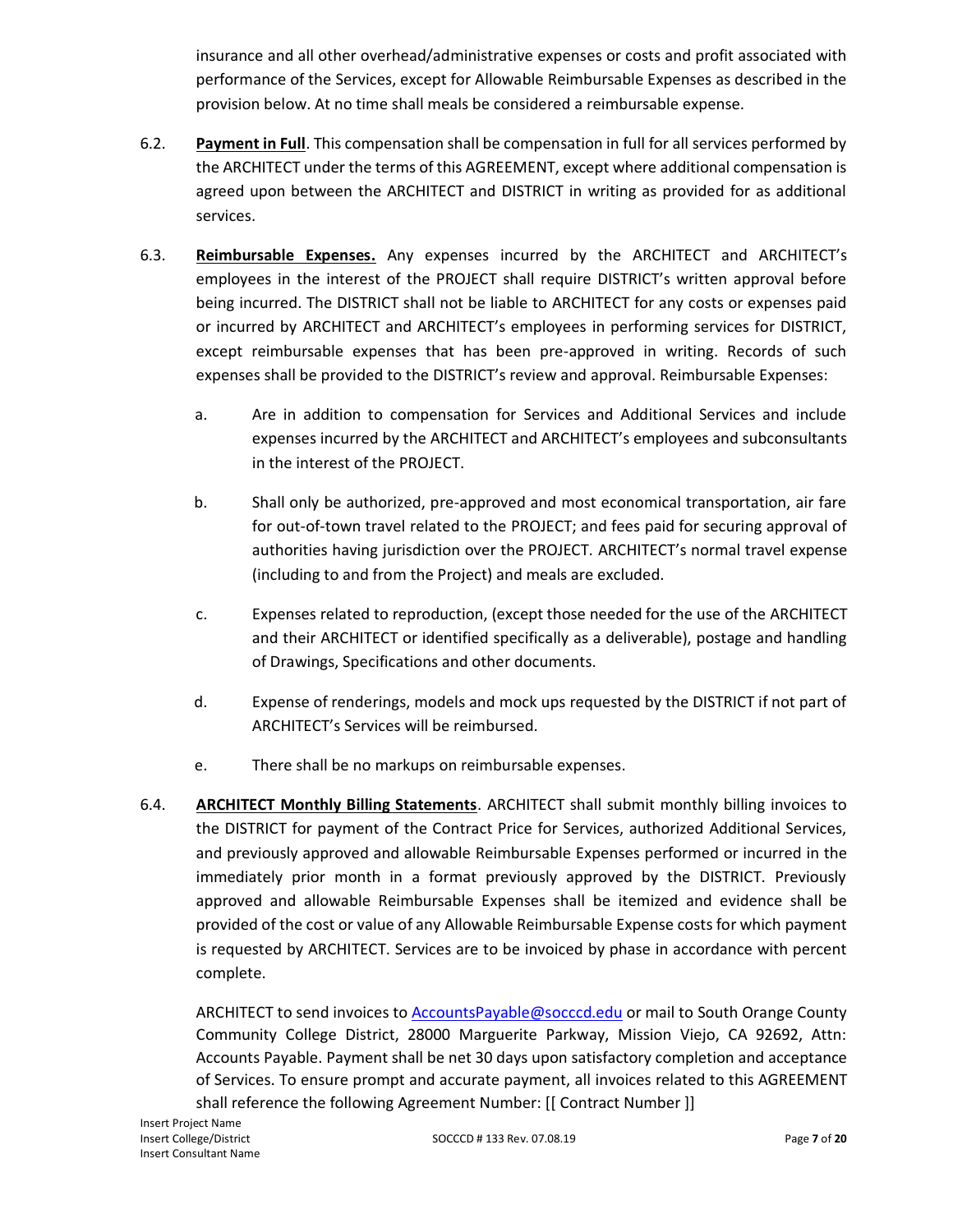- 6.5. **Non Waiver of Rights**. Neither the DISTRICT'S review, approval of, nor payment for, any of the services required under this AGREEMENT shall be construed to operate as a waiver of any rights under this AGREEMENT, and ARCHITECT shall remain liable to the DISTRICT in accordance with applicable law for all damages to the DISTRICT caused by ARCHITECT'S failure to perform any of the services furnished under this AGREEMENT.
- 6.6. **DISTRICT Payment of Contract Price**. Within 30 days of the date of the DISTRICT'S receipt of ARCHITECT'S billing invoices, DISTRICT will make payment to ARCHITECT of undisputed amounts of the Contract Price due for Services, authorized Additional Services, and Allowable Reimbursable Expenses. No deductions shall be made or withheld from payments due ARCHITECT hereunder on account of any penalty, assessment, liquidated damages or other amounts withheld by the DISTRICT from payment to the ARCHITECT or any Contractor.
- 6.7. **Withholding Payment**. The DISTRICT may, however, withhold or deduct from amounts otherwise due ARCHITECT hereunder if ARCHITECT shall fail to timely and completely perform material obligations to be performed on its part under this AGREEMENT, with the amounts withheld or deducted being released after ARCHITECT has fully cured it failure of performance, less costs, damages or losses sustained by the DISTRICT as a result of such failure of performance of a material obligation hereunder.
- 6.8. **Late payments**. Invoices shall be on a form and in the format approved by the DISTRICT. Payments are due and payable upon receipt of the ARCHITECT'S invoice. Amounts unpaid thirty (30) days after the invoice date shall bear interest at the legal rate prevailing at the time, at the site of the PROJECT.
- 6.9. **Schedule Delay**. To the extent that the time initially established for the completion of ARCHITECT'S services is exceeded or extended through no fault of the ARCHITECT, compensation for any services rendered during the additional period of time may be computed at standard hourly rates as established in Attachment B.

## ARTICLE 7 ARCHITECT'S WORK PRODUCT

7.1. **District Ownership of Documents**. The drawings, specifications, presentation materials including slides and models and other documents prepared by the ARCHITECT for this PROJECT shall be and remain the property of the DISTRICT. Such drawings and specifications and other documents supplied as herein required shall be the property of the DISTRICT whether or not the work for which they were made is executed. ARCHITECT grants to DISTRICT the right to reuse all or part of the fore mentioned drawings, specifications and other documents at its sole discretion for the construction of all or part of this or another project constructed for the DISTRICT. If the drawings, specifications and/or other documents are reused for another project constructed for the DISTRICT, then the DISTRICT agrees that ARCHITECT shall not be responsible for any reuse of the drawings, specifications and/or other documents. The DISTRICT is not bound by this AGREEMENT to employ the services of ARCHITECT in the event such drawings, specifications and/or other documents are reused. ARCHITECT grants to the DISTRICT the right to copy, use, modify, and reuse any and all copyrights and designs embodied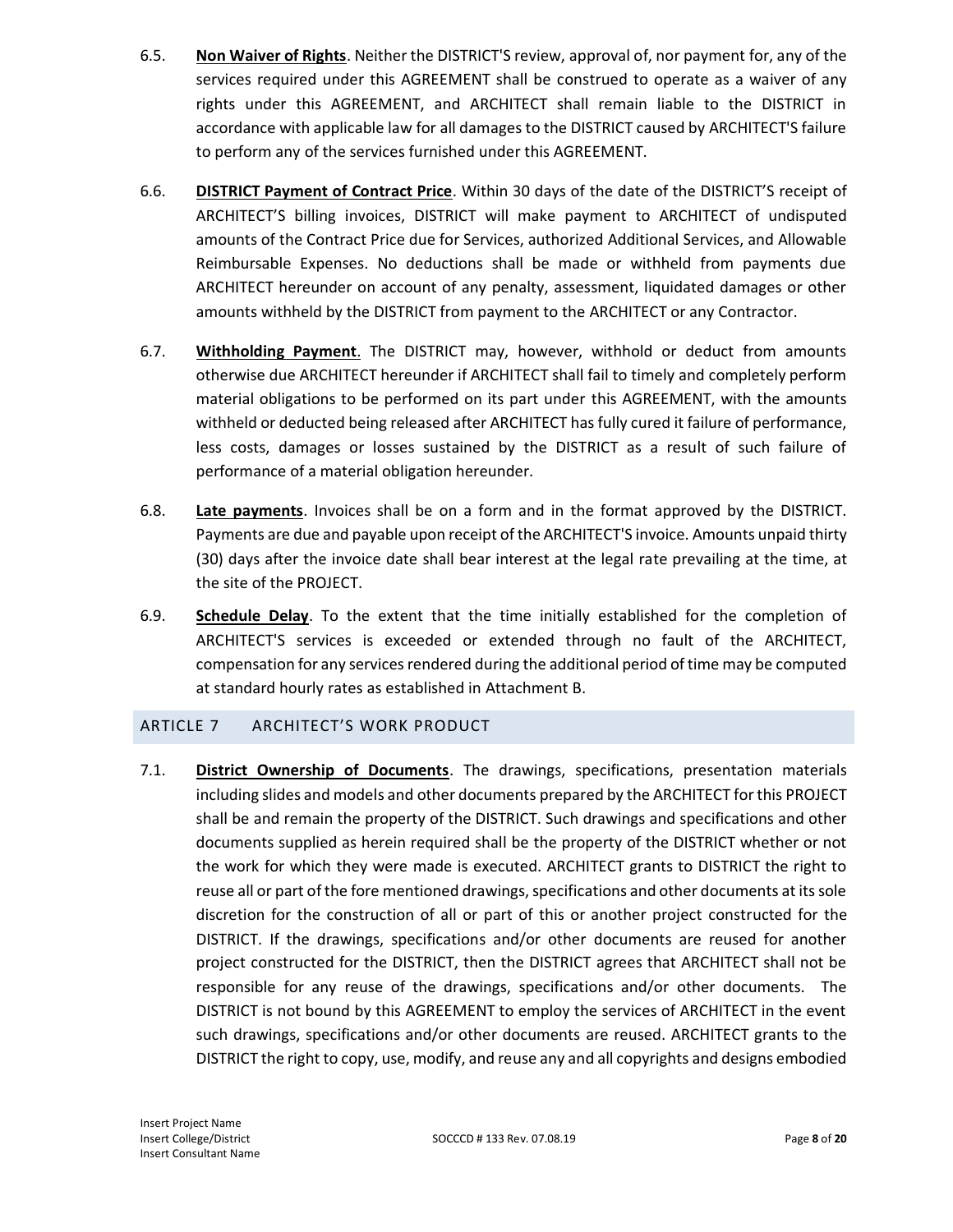in the plans, specifications and other documents prepared or caused to be prepared by the ARCHITECT pursuant to this AGREEMENT.

- 7.2. **Electronic Copy of Documents**. The ARCHITECT shall perform the work under this AGREEMENT using insert BIM or CAD software and shall deliver electronic copy via CD, DVD or thumb drive in both the software format and PDF format upon submittal to the Division of the State Architect and upon PROJECT completion, a reviewed set of the As-built documents, including minor corrections, if needed. If work is terminated prior to DSA submittal, a copy of the work completed to date shall be provided to the DISTRICT.
- 7.3. **Copyright/Trademark/Patent**. ARCHITECT understands and agrees that all matters produced under this AGREEMENT shall become the property of DISTRICT and cannot be used without DISTRICT'S express written permission, except ARCHITECT shall distribute copies of his reports to DSA and other parties as required by California Administrative Code, Title 24. DISTRICT shall have all right, title and interest in said matters, including the right to secure and maintain the copyright, trademark and/or patent of said matter in the name of the DISTRICT. ARCHITECT consents to use of ARCHITECT'S name in conjunction with the sale, use, performance and distribution of the matters, for any purpose and in any medium.
- 7.4. **Documentation**. The ARCHITECT shall make a written record of all meetings, conferences, discussions and decisions made between or among the DISTRICT, ARCHITECT and Contractor during all phases of the PROJECT and concerning any material condition in the requirements, scope, performance and/or sequence of the work. The ARCHITECT shall provide a draft copy of such record to the DISTRICT for review and comment, make adjustments and provide a final copy to the DISTRICT and a copy to the Contractor upon request.

## ARTICLE 8 TERMINATION

- 8.1. **Termination for Convenience**. DISTRICT may, at any time, with or without reason, terminate this AGREEMENT and compensate ARCHITECT only for services satisfactorily rendered to the date of termination. Seven day written notice by DISTRICT shall be sufficient to stop performance of services by ARCHITECT. Notice shall be considered applicable as of the date established on the termination notice and deemed given when received by the ARCHITECT or no later than three days after the day of mailing, whichever is sooner.
- 8.2. **Termination for Cause**. DISTRICT may terminate this AGREEMENT upon giving of written notice of intention to terminate for cause. Cause shall include: (a) material violation of this AGREEMENT by the ARCHITECT; or (b) any act by ARCHITECT exposing the DISTRICT to liability to others for personal injury or property damage; or (c) ARCHITECT is adjudged a bankrupt, ARCHITECT makes a general assignment for the benefit of creditors or a receiver is appointed on account of ARCHITECT'S insolvency. Written notice by DISTRICT shall contain the reasons for such intention to terminate and unless within ten (10) days after service of such notice the condition or violation shall cease, or satisfactory arrangements for the correction thereof be made, this AGREEMENT shall upon the expiration of the ten (10) days cease and terminate. In the event of such termination, the DISTRICT may secure the required services from another contractor. The foregoing provisions are in addition to and not a limitation of any other rights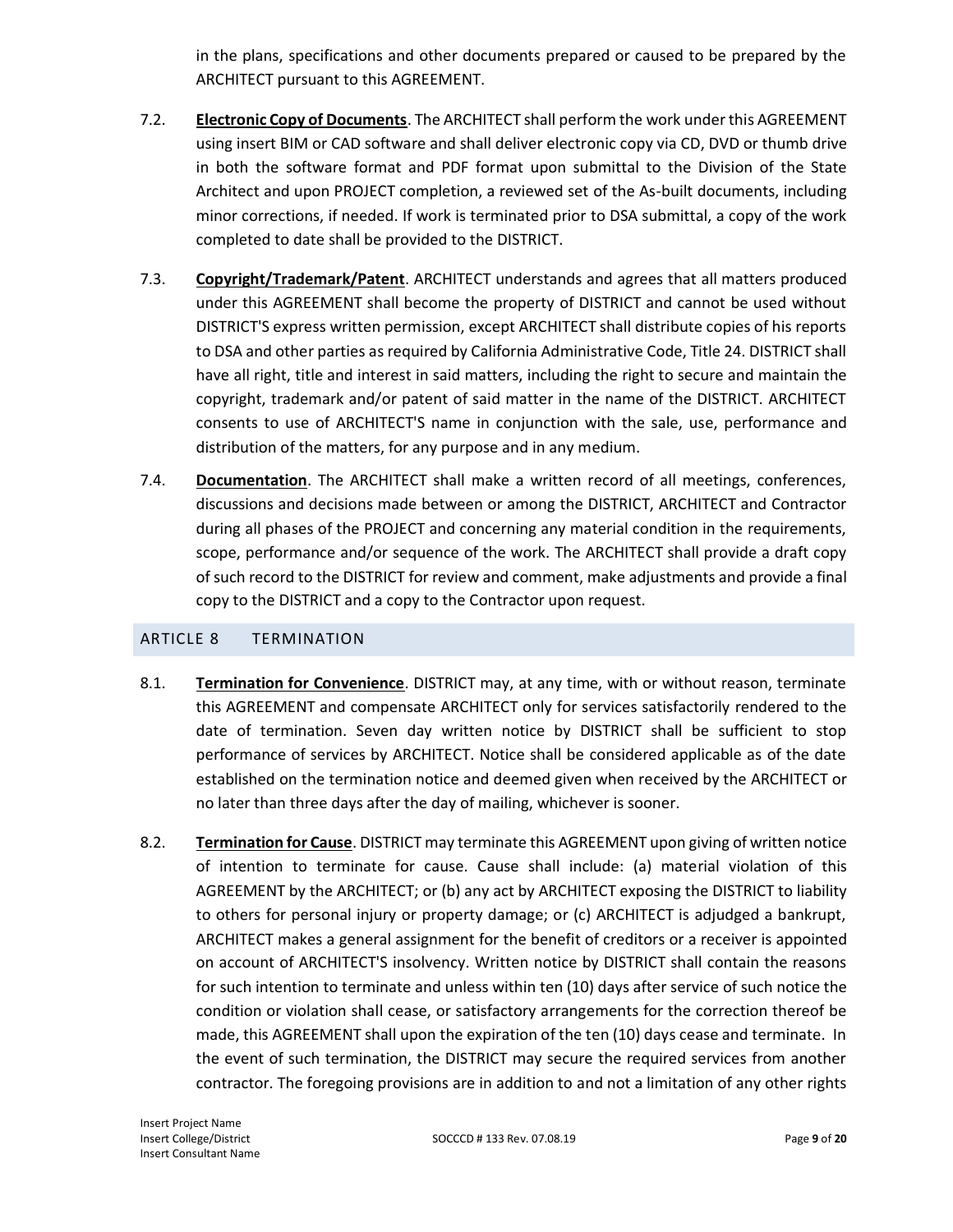or remedies available to DISTRICT. Written notice by DISTRICT shall be deemed given when received by the other party or no later than three days after the day of mailing, whichever is sooner.

- 8.3. **Suspension of PROJECT**. The DISTRICT may suspend this AGREEMENT at any time without penalty by written notice to ARCHITECT of such suspension. The Suspension Notice shall set forth the reason for the suspension, the anticipated term of the suspension and shall be provided to the ARCHITECT not less than fifteen days prior to the suspension date. If the PROJECT is suspended by the DISTRICT for more than ninety consecutive days, the ARCHITECT shall be compensated for services satisfactorily performed prior to such suspension. When the PROJECT is resumed, the ARCHITECT'S compensation shall be equitably adjusted to provide for expenses incurred in the interruption and resumption of the ARCHITECT'S services.
- 8.4. **Abandonment of PROJECT**. If the DISTRICT abandons the PROJECT for more than ninety consecutive days, the ARCHITECT shall be compensated for services satisfactorily performed prior to the abandonment. Upon mutual consent by both parties this AGREEMENT may terminated.
- 8.5. **Non Payment**. Except for the provision stated in Article 7.8. Withholding Payment, the DISTRICT's failure to make payments to the ARCHITECT in accordance with this AGREEMENT shall be considered substantial nonperformance and may cause for termination by the ARCHITECT.
	- a. In the event the DISTRICT fails to make timely payment, the ARCHITECT may, upon seven (7) days written notice to the DISTRICT, suspend performance of services under this AGREEMENT.
	- b. Unless payment in full is received by the ARCHITECT within seven days of the date of the notice, the suspension shall take effect without further notice.
- 8.6. **ARCHITECT Compensation**. The ARCHITECT shall be compensated for services satisfactorily performed prior to a termination which is not the fault of the ARCHITECT. The DISTRICT shall pay the ARCHITECT only the fee associated with the services provided, since the last billing and up to the notice of termination.
- 8.7. **Liability for District Damages**. In the event of termination due to the fault of ARCHITECT, ARCHITECT shall receive compensation due for services satisfactorily rendered prior to the date of termination. The ARCHITECT is liable for all damages suffered by the DISTRICT due to ARCHITECT'S failure to perform as provided in the AGREEMENT.

### ARTICLE 9 DISPUTES, MEDIATION, ARBITRATION

9.1. **Mediation Requirements**. All claims, disputes or controversies arising out of or relating to the PROJECT or to this AGREEMENT or the breach thereof shall be first attempted to be resolved through mediation.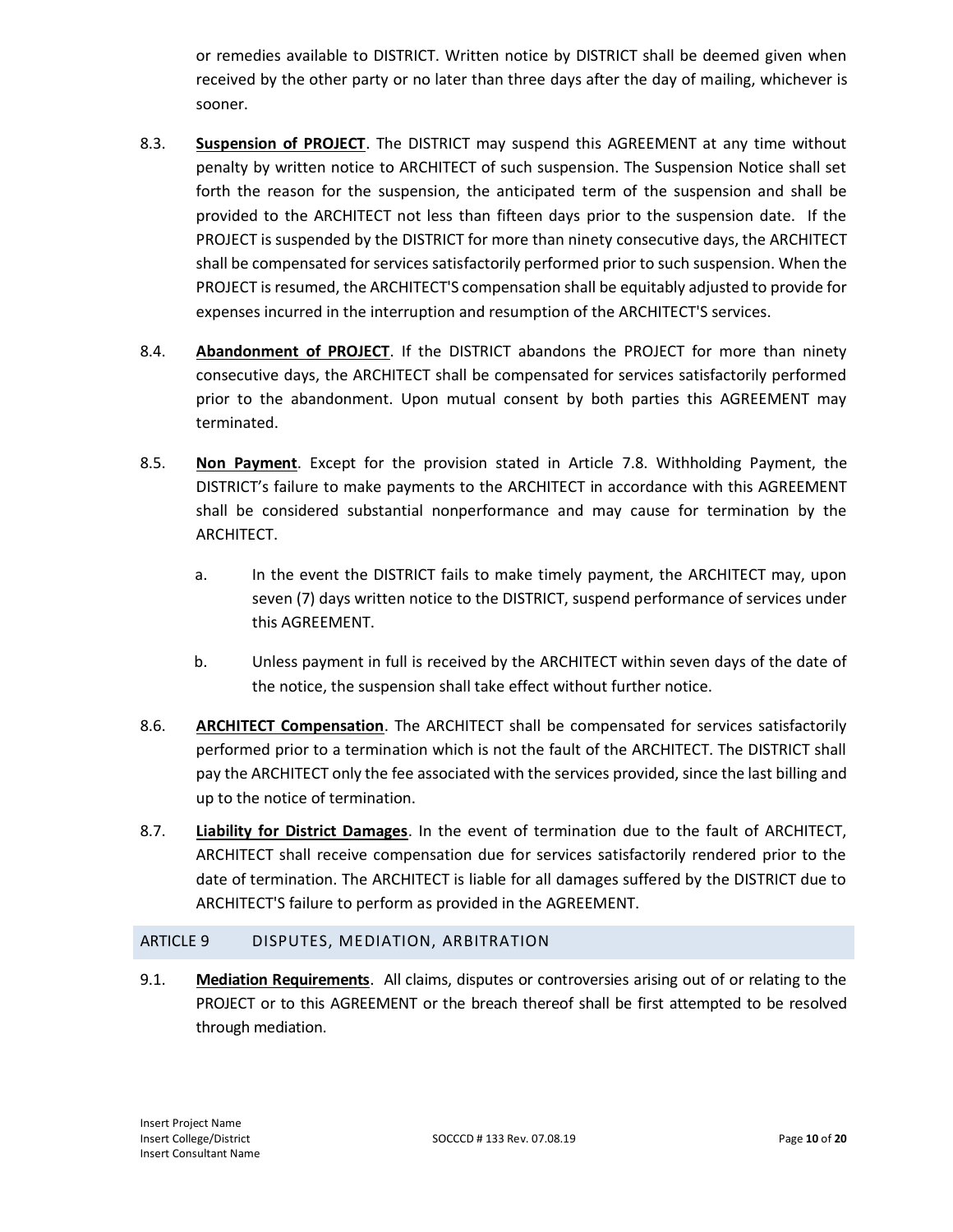- 9.2. **Arbitration**. If mediation is unsuccessful, claims, disputes or controversies arising out of or relating to this AGREEMENT will be decided by arbitration in accordance with the American Arbitration Association then prevailing unless the parties mutually agree otherwise.
	- a. No arbitration arising out of or relating to this AGREEMENT shall include, by consolidation, joinder or in any other manner, any additional person not a party to this AGREEMENT except by written consent containing a specific reference to this AGREEMENT and signed by the ARCHITECT, DISTRICT and any other person sought to be joined. Consent to arbitration involving an additional person or persons shall not constitute consent to arbitration of any dispute not described therein or with any person not named therein.
	- b. This AGREEMENT to arbitrate shall be specifically enforceable under applicable law in any court having jurisdiction thereof.
	- c. Notice of demand for arbitration shall be filed in writing with the other party to this AGREEMENT in accordance with the rules of the American Arbitration Association. The demand shall be made within a reasonable time after the claim, dispute or other matter in question has arisen. In no event shall the demand for arbitration be made after the date when institution of legal or equitable proceedings based upon such claim, dispute or other matter in questions would be barred by the applicable statutes of limitation.
	- d. In any judicial proceeding to enforce this AGREEMENT to arbitrate, the only issues to be determined shall be those set forth in 9 U.S.C. Section 4 Federal Arbitration act and such issues shall be determined by the court without a jury. All other issues, such as, but not limited to, arbitrability, prerequisites to arbitration, compliance with contractual time limitations, applicability of indemnity clauses, clauses limiting damages and statutes of limitation shall be for the arbitrators whose decision thereon shall be final and binding. There shall be no interlocutory appeal of an order compelling arbitration.
	- e. The award rendered by the arbitrators shall be final and judgment may be entered upon it in accordance with applicable law in any court having jurisdiction thereof.
	- f. Unless otherwise provided, this AGREEMENT shall be governed by the law of the state and county where the PROJECT is located.
- 9.3. **Work to Continue**. In the event of a dispute between the parties as to performance of the work, the interpretation of this AGREEMENT, or payment or nonpayment for work performed or not performed, the parties shall attempt to resolve the dispute. Pending resolution of the dispute, ARCHITECT agrees to continue to diligently perform and provide services hereunder until completion of the work. If the dispute is not resolved, ARCHITECT agrees it will neither rescind this AGREEMENT nor stop the progress of the work. The DISTRICT and ARCHITECT agreed that, in the event that a dispute comes to litigation, each party will bear its own legal expenses.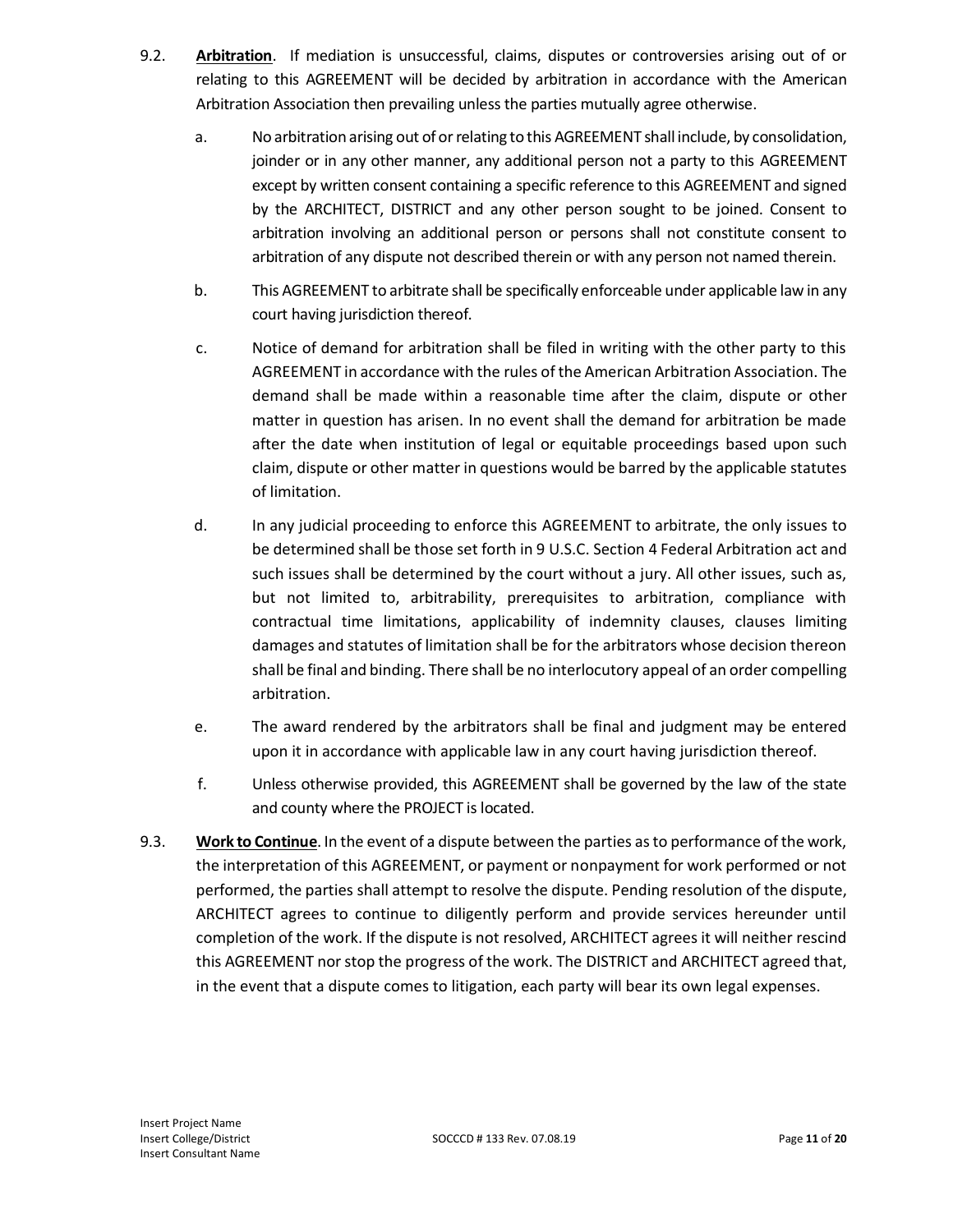#### ARTICLE 10 DISTRICT'S RESPONSIBILITIES

- 10.1. **District Provided Information**. The DISTRICT shall provide to the ARCHITECT full information regarding requirements for the PROJECT, including information regarding the DISTRICT'S objectives, schedule, constraints and criteria.
- 10.2. **District Representative**. The DISTRICT shall appoint a representative authorized to act on the DISTRICT'S behalf with respect to the PROJECT. The DISTRICT or its authorized representative shall render decisions in a timely manner pertaining to documents submitted by the ARCHITECT. ARCHITECT shall consult with authorized employees, agents, and representatives of DISTRICT relative to the design and construction of the PROJECT. However, ARCHITECT shall accept directives only from DISTRICT'S designated representative and not from other DISTRICT employees or consultants. The DISTRICT shall notify ARCHITECT in writing if, at its sole option, it makes a change in the DISTRICT representative. Unless modified by written notice by the DISTRICT to the ARCHITECT, the DISTRICT Representative is:

### **Parker Davis/Assistant Director of Facilities, Capital Outlay Projects**

### ARTICLE 11 MISCELLANEOUS

11.1. **Equal Opportunity/Non-Discrimination**. ARCHITECT shall not discriminate against any individual with respect to his or her compensation, terms, conditions, or privileges of employment; or discriminate in any way which would deprive or tend to deprive any individual of employment opportunities or otherwise adversely affect his or her status as an employee because of such individual's race, color, religion, sex, national origin, age, disability, medical condition, marital status, veteran status, or any other category protected by law.

ARCHITECT shall ensure that all services and benefits rendered to the DISTRICT, its representatives, consultants/contractors and volunteers are provided free of any form of harassment and without regard to race, color, religion, sex, age, disability, medical condition, marital status, national origin, veteran status, or any other category protected by law. ARCHITECT shall comply with Americans with Disabilities Act and the Rehabilitation Act of 1973, as amended.

11.2. **Certification Regarding the California Penal Code Section 290.** By executing this Agreement, ARCHITECT agrees to comply with the rules and regulations of the Sex Offender Registration Act, California Penal Code Section 290.95. ARCHITECT certifies and understands that every person required to register under Section 290 shall disclose his or her status as a registrant, upon application or acceptance of a position, to that person, group, or organization. Furthermore, no person who is required to register under Section 290 because of a conviction for a crime where the victim was a minor under sixteen (16) years of age shall be an employer, employee, or independent contractor, or act as a volunteer with any person, group, or organization in a capacity in which the registrant would be working directly and in an unaccompanied setting with minor children on more than an incidental and occasional basis or have supervision or disciplinary power over minor children. A violation of this section is a misdemeanor punishable by imprisonment in a county jail for not exceeding six (6) months, by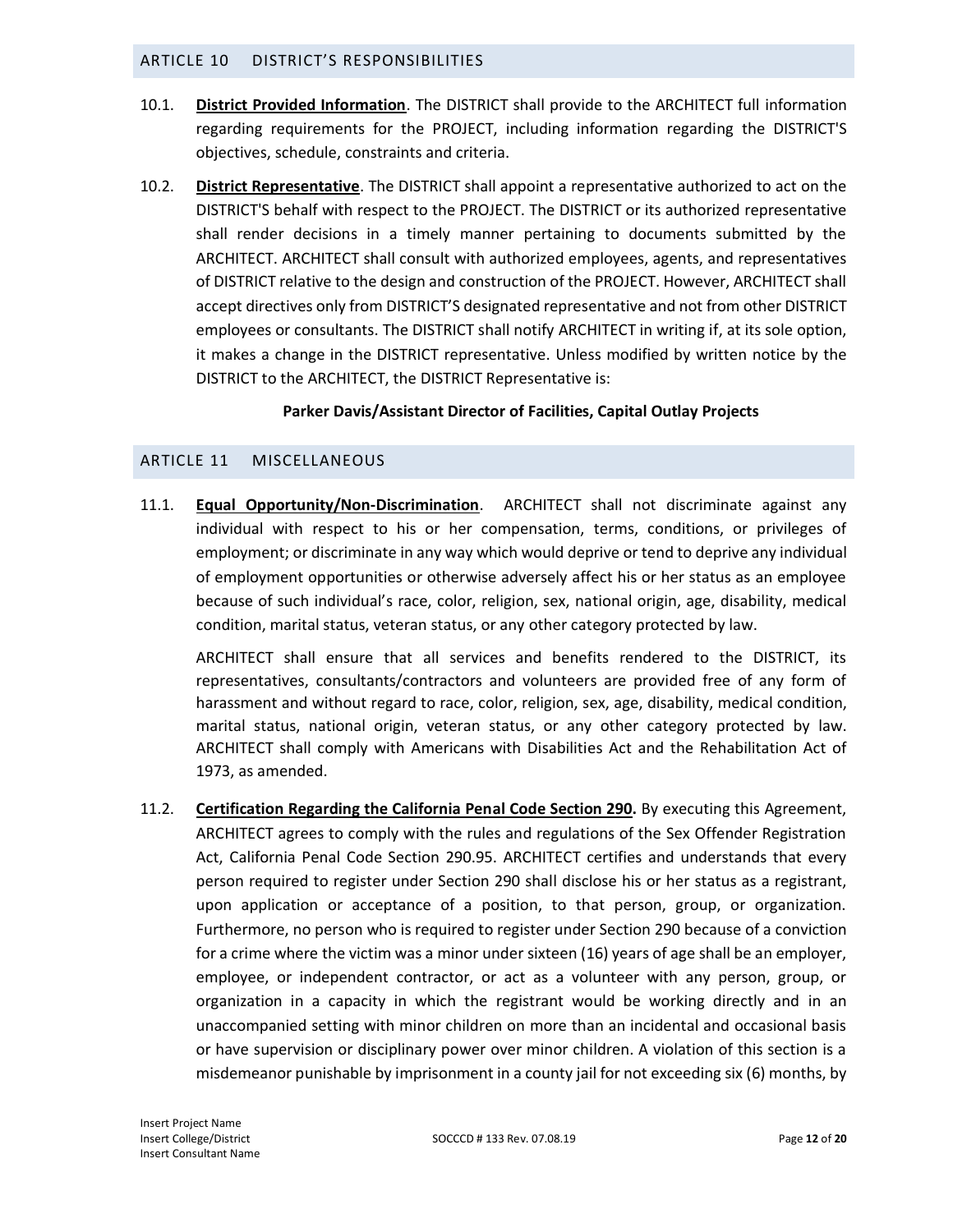a fine not exceeding One Thousand Dollars (\$1,000), or by both that imprisonment and fine, and a violation of this section shall not constitute a continuing offense.

- 11.3. **Background Check**. Contractor hereby certifies that Contractor has never been charged with a felony, including any "violent felony" as defined in California Civil Code Section 667.5(c) or serious felony defined by California Civil Code Section 1192.7 prior to, or on the date of, this Agreement. Contractor shall notify District in writing immediately if Contractor is charged with any felony during the term of this Agreement in which case District may terminate this Agreement immediately. Contractor further hereby authorizes the District or other organizations to conduct a comprehensive review of his/her background upon District's request. Contractor hereby consents to the background check to the fullest extent permitted by law. Contractor agrees to indemnify, defend and hold harmless the District from any claims, damages, harms, and costs, including legal and processing fees arising from the requirements of this Article, including any such issue arising from any felony Contractor has been charged with, or is charged with, during this Agreement. Failure to complete any required step to provide the background check and information required herein upon District request within thirty (30) days shall be grounds for termination of this Agreement.
- 11.4. **Compliance with Applicable Laws, Policies, Procedures, Rules & Regulations**. ARCHITECT agrees to comply with all federal, state and local laws, rules, regulations and ordinances that are now and may in the future become applicable to ARCHITECT, ARCHITECT'S business, equipment and personnel engaged in services covered by this AGREEMENT or accruing out of the performance of such services. Additionally, ARCHITECT shall comply with DISTRICT's policies, procedures, rules, regulations and/or guidelines that include but are not limited to smoke free campus, alcohol and controlled substances, conflict of interest, workplace violence, code of conduct, harassment and discrimination prevention and drug-free environment.
- 11.5. **Architect Accounting Records**. Pursuant to and in accordance with the provisions of Government Code Section 8546.7 or any amendments thereto, all books, records, and files of the DISTRICT and the ARCHITECT, including, but not limited to the costs of administration of this AGREEMENT, if greater than \$10,000, shall be subject to examination and audit of the State Auditor at the request of the DISTRICT or as part of any audit of the DISTRICT for a period of three (3) years after final payment is made under this AGREEMENT. During this time, ARCHITECT shall maintain accounting records and make them available upon request of the DISTRICT for reproduction or inspection.
- 11.6. **Review, Approval or Acceptance**. Review, approval or acceptance of ARCHITECT'S work whether by DISTRICT or others, shall not relieve ARCHITECT from responsibility for errors and omissions in ARCHITECT'S work.
- 11.7. **Cumulative Rights; Non Waiver**. Duties and obligations imposed by this AGREEMENT and rights and obligations hereunder are in addition to and not in lieu of any imposed by or available at law or inequity. The failure of DISTRICT or ARCHITECT to seek redress for violation of, or to insist upon, the strict performance of any term or condition of this AGREEMENT shall not be deemed a waiver by that party of such term or condition, or prevent a subsequent similar act from again constituting a violation of such term or condition.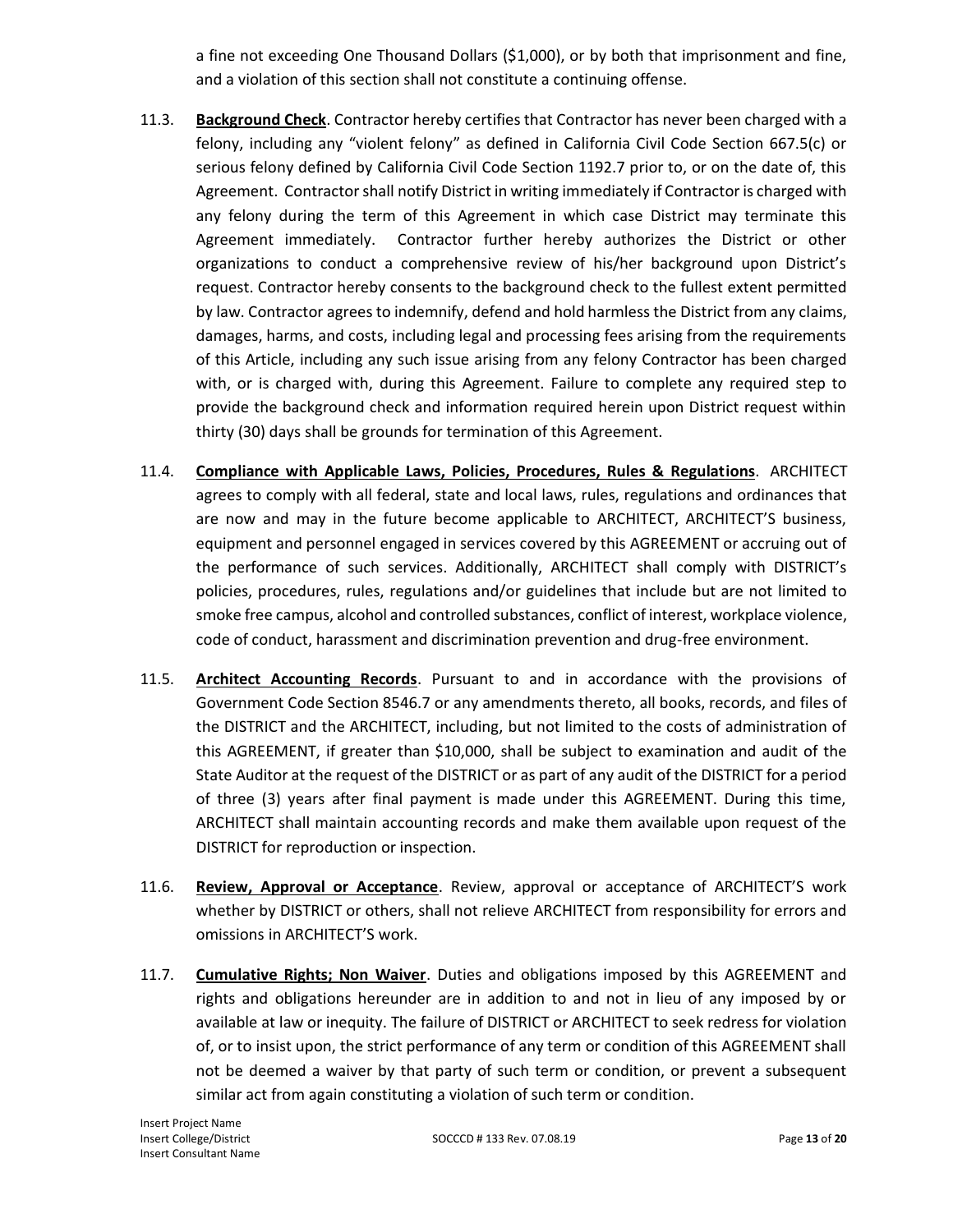- 11.8. **Employment with Public Agency**. ARCHITECT, if an employee of another public agency, agrees that ARCHITECT will not receive salary or remuneration, other than vacation pay, as an employee of another public agency for the actual time in which services are actually being performed pursuant to this AGREEMENT. Additionally, No member, officer or employee of the DISTRICT during tenure or for one year thereafter, shall have any interest direct or indirect, in this AGREEMENT or the proceeds thereof.
- 11.9. **Governing Law**. This AGREEMENT shall be governed by the laws of the State of California. The duties and obligations of the parties created hereunder are performable in Orange County and such county shall be the venue for any action or proceeding that may be brought or arise out of, in connection with or by reason of this AGREEMENT.
- 11.10. **Independent Contractor**. ARCHITECT, in the performance of this AGREEMENT, shall be and act as an independent contractor. ARCHITECT understands and agrees that he/she and all of his/her employees shall not be considered officers, employees or agents of the DISTRICT, and are not entitled to benefits of any kind or nature normally provided employees of the DISTRICT and/or to which DISTRICT'S employees are normally entitled, including, but not limited to, State Unemployment Compensation or Worker's Compensation. ARCHITECT assumes the full responsibility for the acts and/or omissions of his or her employees or agents as they relate to the services to be provided under this AGREEMENT. ARCHITECT shall assume full responsibility for payment of all federal, state and local taxes or contributions, including unemployment insurance, social security and income taxes for the respective ARCHITECT'S employees.
- 11.11. **Marginal Headings; Captions**. The titles of the various Paragraphs of the AGREEMENT and the Articles of these Conditions are for convenience of reference only and are not intended to and in no way shall enlarge or diminish the rights or obligations of ARCHITECT and DISTRICT hereunder.
- 11.12. **Non-Assignment**. The DISTRICT and ARCHITECT, respectively, bind themselves, their partners, officers, successors, assigns and legal representatives to the other party to this AGREEMENT with respect to the terms of this AGREEMENT. The obligations of the ARCHITECT pursuant to this AGREEMENT shall not be assigned by the ARCHITECT. Nothing contained in this AGREEMENT shall create a contractual relationship with or a cause of action in favor of any third party against either the DISTRICT or ARCHITECT. The sale or transfer of a majority membership interest in ARCHITECT firm or the admission of new member to the ARCHITECT firm which causes there to be a change in majority ownership and/or control of ARCHITECT firm shall be deemed and assignment for purposes of this AGREEMENT. Nothing contained in this AGREEMENT is intended to make any person or entity who is not a signatory to the AGREEMENT a third party beneficiary of any right created by the AGREEMENT or by operation of law.
- 11.13. **Permits/Licenses**. ARCHITECT and all ARCHITECT'S employees or agents shall secure and maintain in force such permits and licenses as are required by law in connection with the furnishing of services pursuant to this AGREEMENT.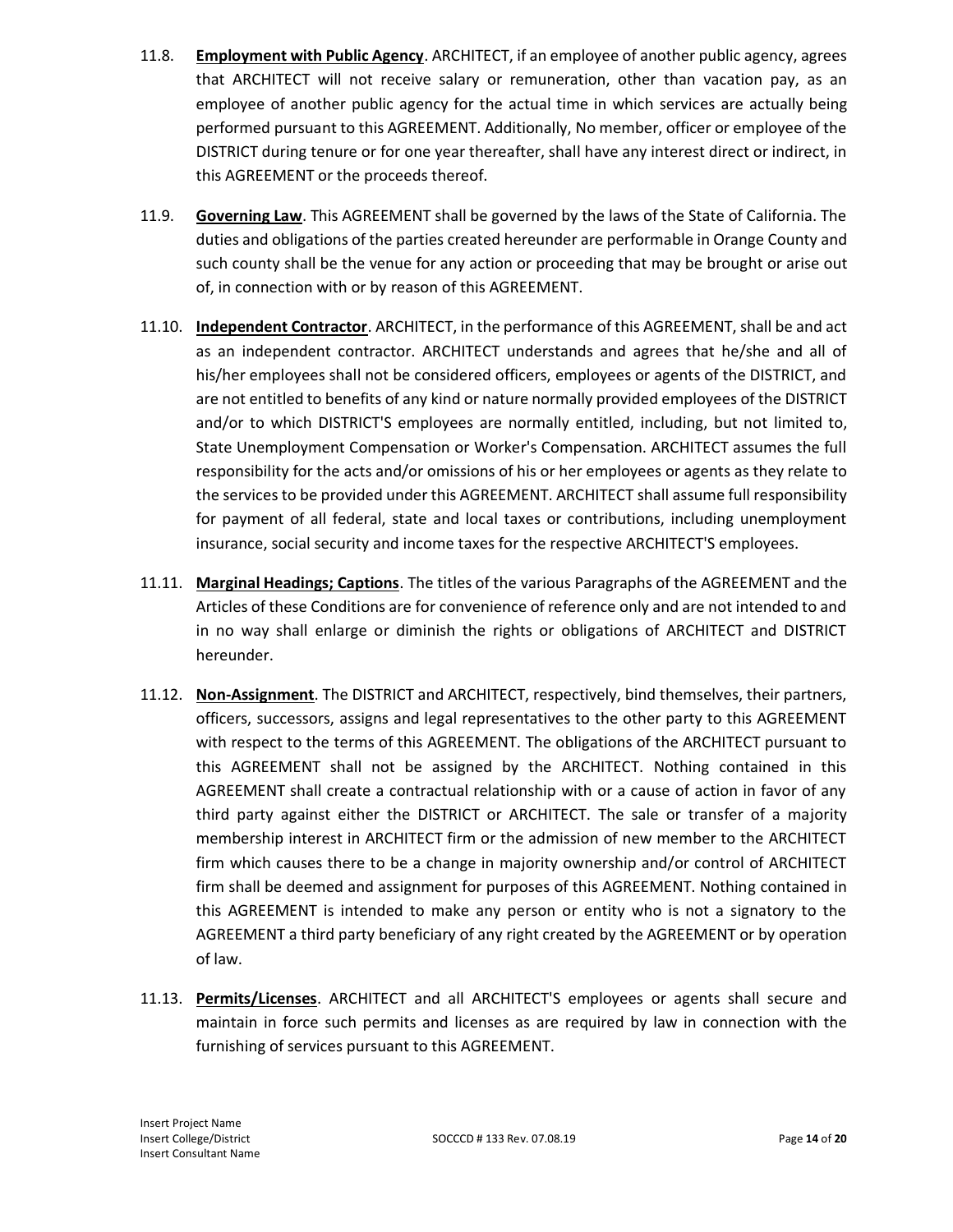- 11.14. **Notifications**. All notices or demands to be given under this AGREEMENT by either party to the other shall be in writing and given either by: (a) personal service or (b) by U.S. Mail, mailed either by registered or certified mail, return receipt requested, with postage prepaid. Service shall be considered given when received if personally served requiring signature acknowledging receipt, or if mailed, on the third day after deposit in any U.S. Post Office. The address to which notices or demands may be given by either party may be changed by written notice given in accordance with the notice provisions of this section.
- 11.15. **Communications** between the parties shall be sent to the following addresses:

| DISTRICT                          | ARCHITECT                |
|-----------------------------------|--------------------------|
| Name                              | <b>Principal Contact</b> |
| <b>Construction Manager</b>       | Title                    |
| South Orange County               | <b>Company Name</b>      |
| <b>Community College District</b> |                          |
| 28000 Marguerite Parkway          | Company Address          |
| Mission Viejo, CA 92692           | <b>Company Address</b>   |
| email                             | email                    |
|                                   |                          |

COPY Priya Jerome

Executive Director, Procurement, Central Services & Risk Management South Orange County Community College District 28000 Marguerite Parkway Mission Viejo, CA 92692 [pjerome@socccd.edu](mailto:pjerome@socccd.edu)

- 11.16. **Severability**. If any provision of this AGREEMENT is deemed illegal, invalid unenforceable or void by any court of competent jurisdiction, such provision shall be deemed stricken and deleted here from, but all remaining provisions will remain and continue in full force and effect.
- 11.17. **Entire Agreement/Amendment**. The Agreement documents consist of this Agreement, any exhibits attached to or referenced herein, and all amendments and/or modifications issued in writing, duly approved or ratified by District's Board of Trustees, and executed by the Parties shall be interpreted to the benefit of the District. Conflicting provisions hereof, if any, shall prevail in the following descending order of precedence: (a) provisions set forth in this Agreement, (b) provisions set forth in any referenced attachments or exhibits to this Agreement attached or incorporated herein by reference. However, the Parties understand and agree that the service specified in the Agreement and any provisions set forth in any referenced attachments or exhibits to this Agreement is intended to cooperate and be complementary; provided further, however, that in the event of a conflict between the Agreement and the provisions set forth in any referenced attachments or exhibits , the Agreement shall control, unless the provisions set forth in any referenced attachments or exhibits to this Agreement provides the District with greater benefits or more expansive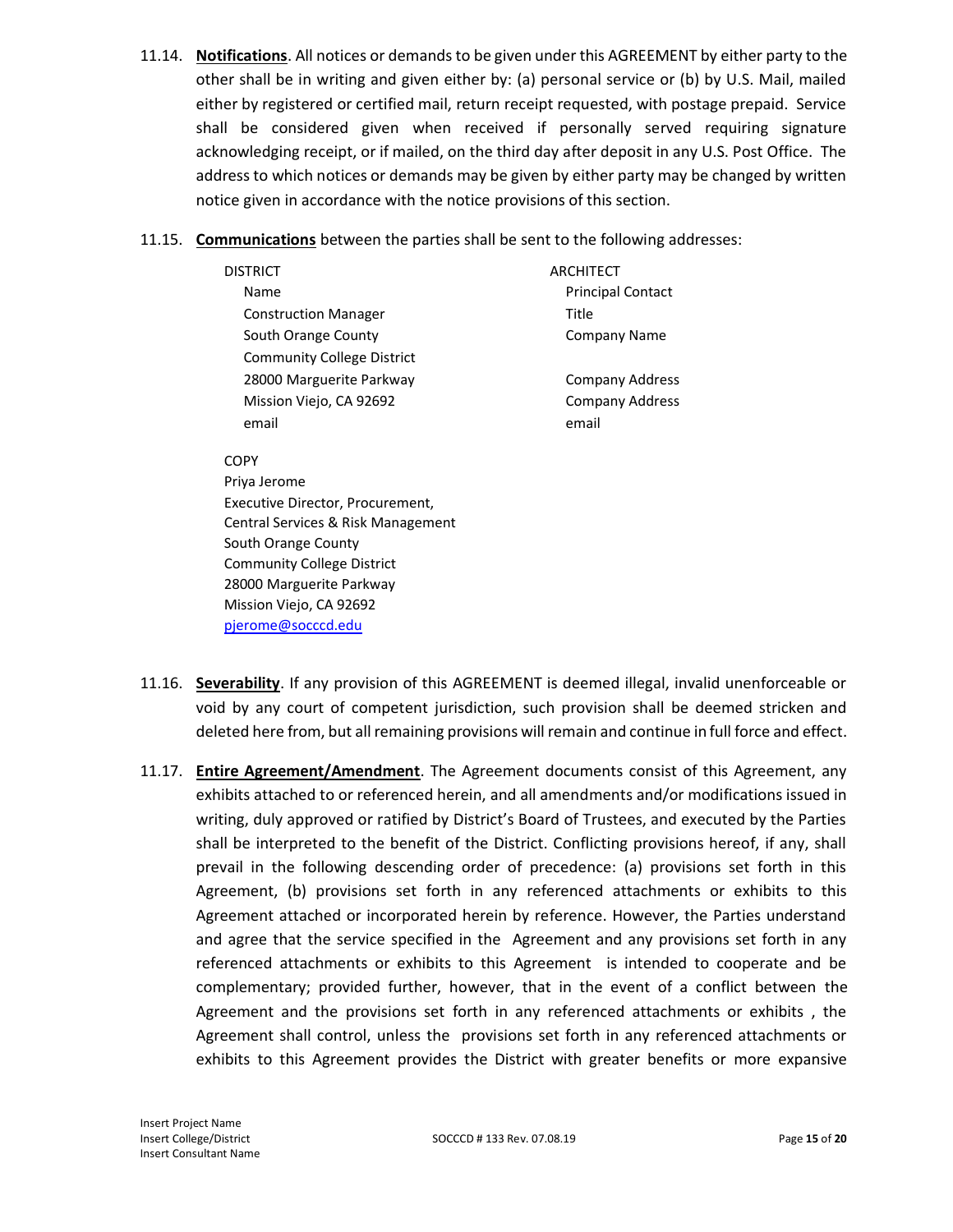services in which case the provisions set forth in any referenced attachments or exhibits to this Agreement shall compliment the terms of this Agreement.

- 11.18. **Supersedes**. This Agreement constitutes the entire agreement between the parties to this Agreement and supersedes all prior and contemporaneous negotiations and understandings between the parties whether oral or written, expressed or implied in relation to the Services contemplated in this Agreement for this specific project. No other Agreement or understanding concerning the same has been entered into or will be recognized.
- 11.19. **Binding Agreement**. The DISTRICT and ARCHITECT, respectively, bind themselves, their partners, officers, successors, assigns and legal representatives to the other party to this AGREEMENT with respect to the terms of this AGREEMENT.
- 11.20. **Approval by District's Board of Trustees**. Pursuant to Education Code Section 81655, this Agreement is not valid and does not constitute an enforceable obligation against District unless and until District's Board of Trustees has approved or ratified this Agreement as evidenced by a motion duly passed and adopted by the Board of Trustees.

## 11.21. **Definitions**

- a. **Contract.** A Contract for Construction services awarded by the DISTRICT to a Contractor/Consultant for the construction of a portion of the PROJECT.
- b. **Contractor**. A Contractor to the DISTRICT under a Contract awarded by the DISTRICT for construction of the PROJECT.
- c. **Design Documents**. The Drawings, Specifications, calculations and other work product and Instruments of Service prepared by or on behalf of the ARCHITECT for the PROJECT. Design Documents include surveys, soil reports and other documents prepared for the PROJECT by a licensed Architect or registered Engineer, whether under contract to the ARCHITECT or DISTRICT.
- d. **Submittals**. Shop Drawings, Product Data or Samples prepared or provided by a Contractor or a Subcontractor to a Contractor or suppliers illustrating some portion of work of the PROJECT.
- e. **Site**. The physical area for construction and activities relating to construction of the PROJECT.
- f. **Construction Contract Documents**. The Contract Documents issued by or on behalf of the DISTRICT under a Contract for construction of the PROJECT. Construction Contract Documents include all modifications issued by or on behalf of the DISTRICT. Unless otherwise expressly stated, references to the Construction Contract Documents are referenced to all of the Contract Documents issued for the Contract awarded for PROJECT construction.
- g. **Substantial Completion**. Substantial Completion is when the Work of a Contract has been completed and installed including completion of commissioning and the Work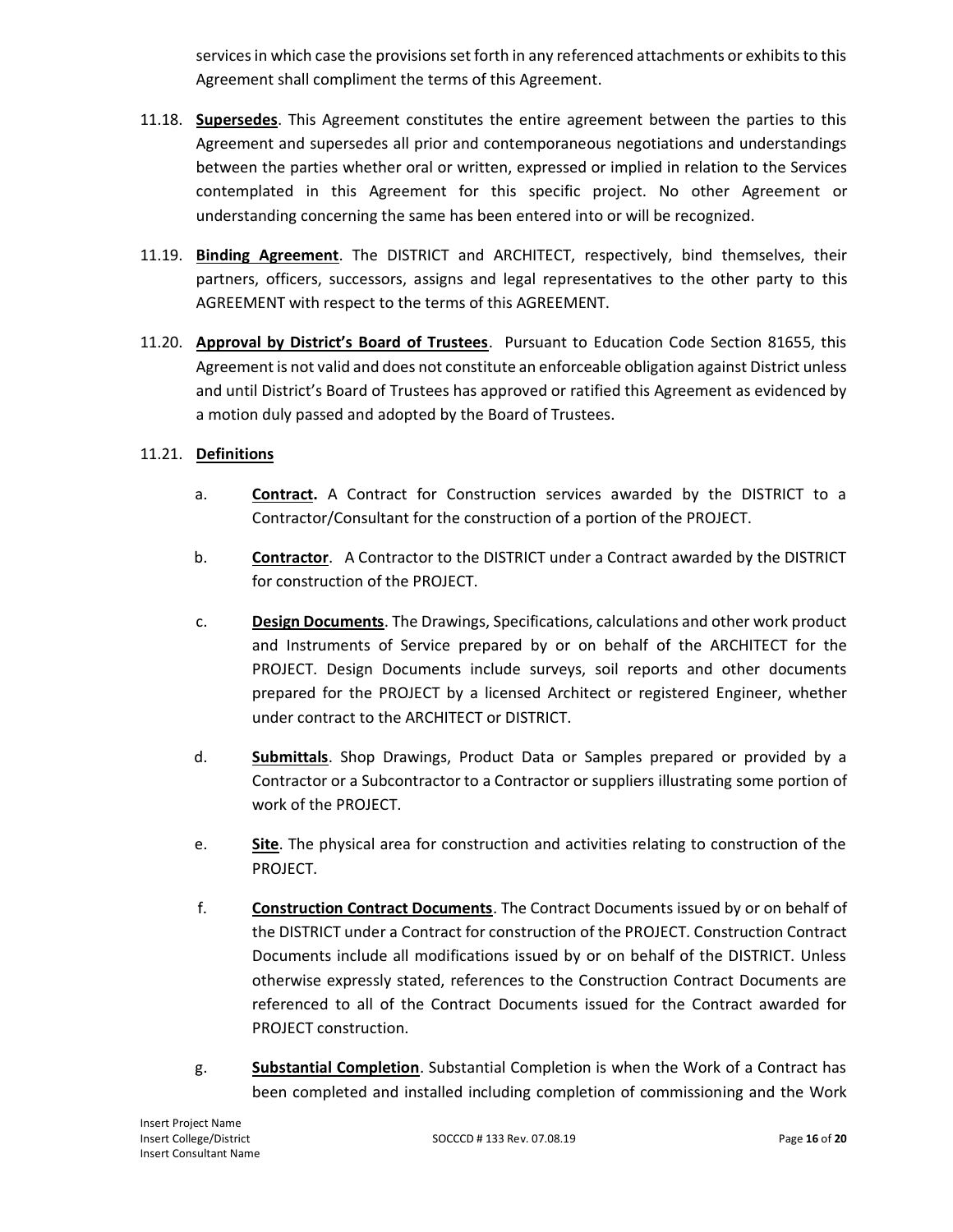can be used or occupied for its intended purposes, subject only to minor corrections, repairs or modifications.

11.22. **Final Completion**. Final Completion is when all of the Work of a Contract has been completed and installed (including items noted for correction, repair or modification upon Substantial Completion) and the Contractor has completed all other obligations to be performed on its part under the Contract.

This AGREEMENT entered into as of the day and year first written above.

ARCHITECT DISTRICT

Insert Firm Name **South Orange County Community College District** 

Insert Name Choose an item. Insert Title **Choose an** item.

(Date) (Date)

(Taxpayer number)

Attachment A Proposal Attachment B Criteria for Billing Extra Work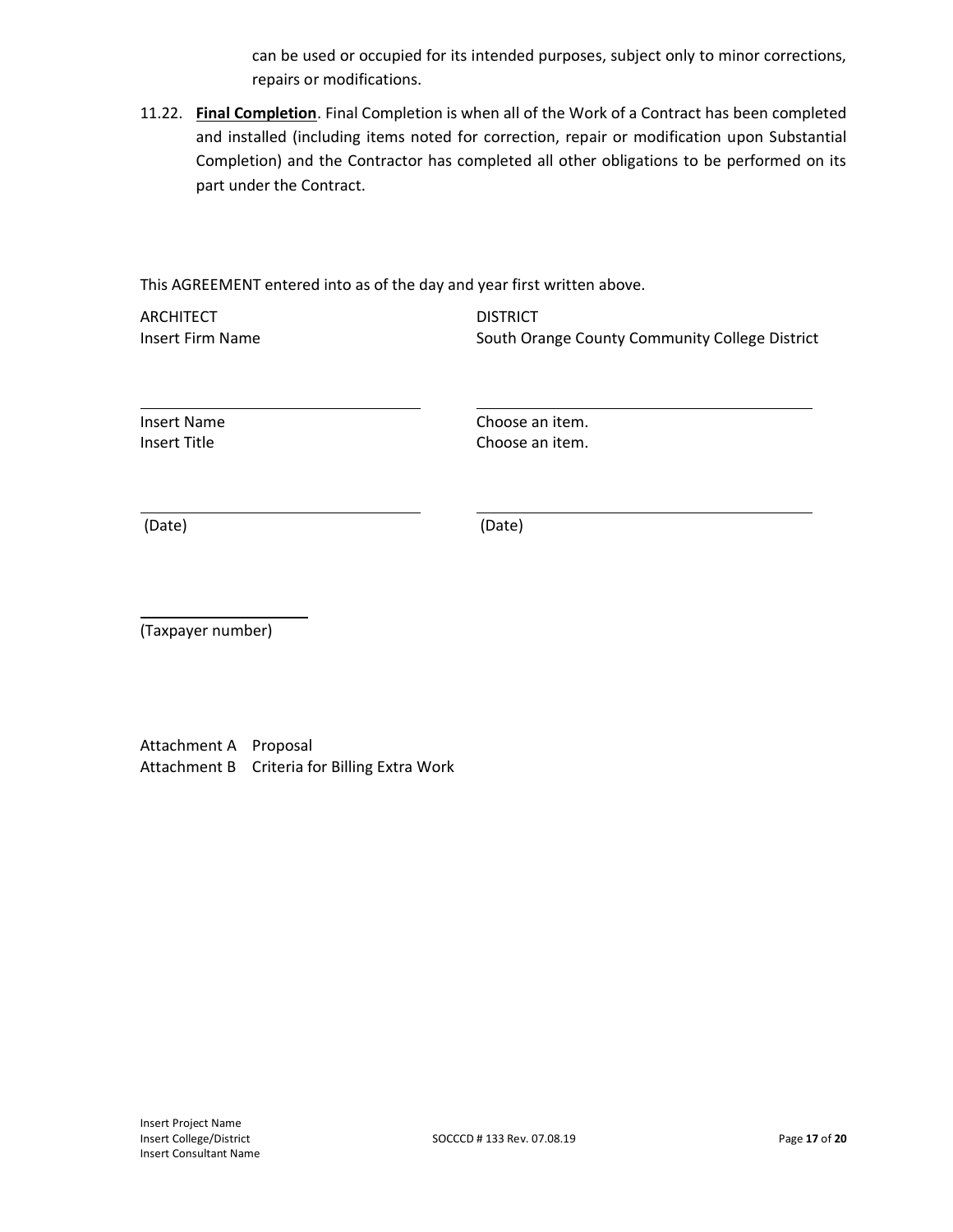Insert Proposal Here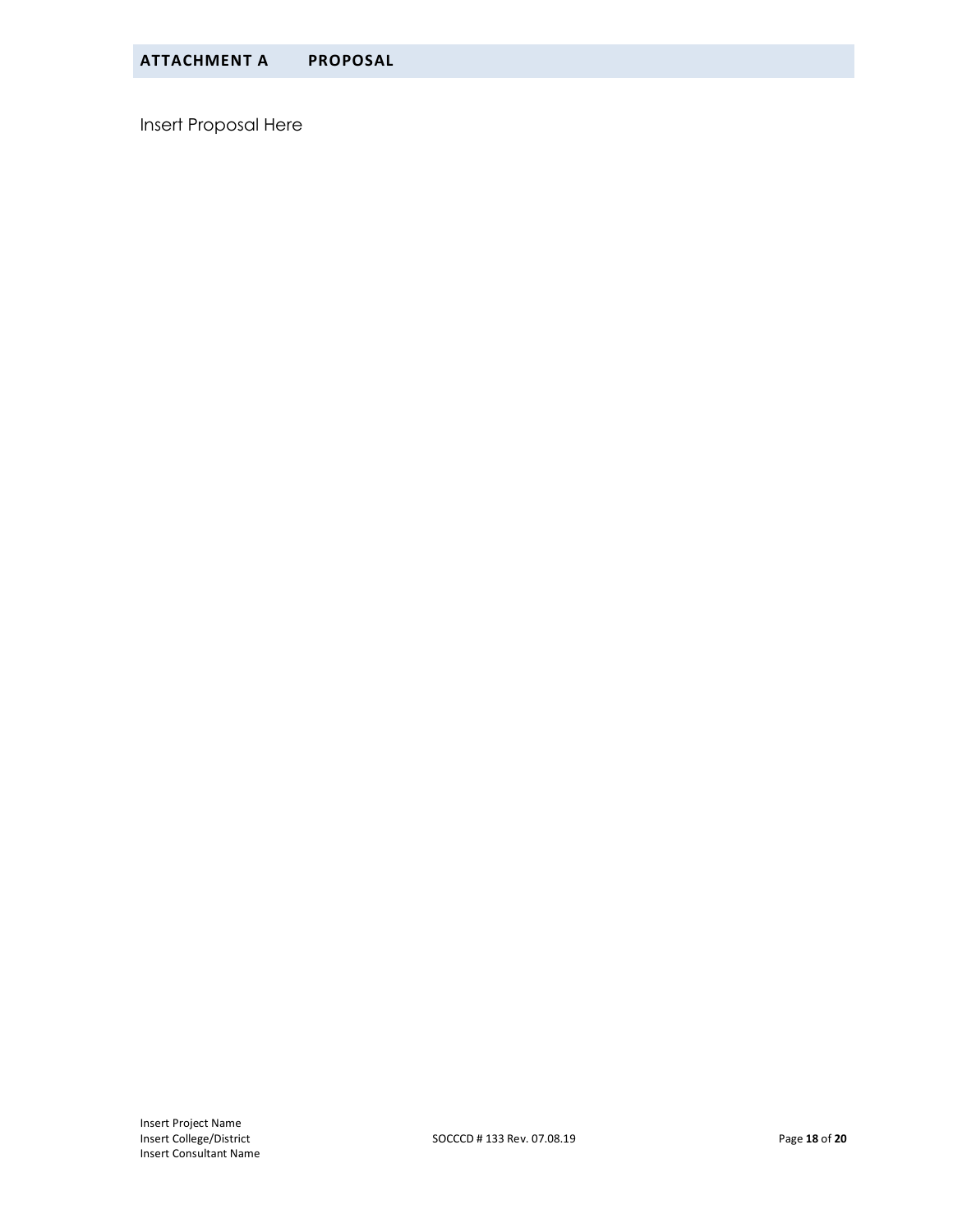#### **ATTACHMENT B - CRITERIA AND BILLING FOR EXTRA WORK**

The following extra services to this AGREEMENT shall be performed by ARCHITECT if needed and requested by the DISTRICT.

- 1. Making revisions in drawings, specifications or other documents when such revisions are:
	- a. Inconsistent with approvals or instructions previously given by the DISTRICT.
	- b. Required by the enactment or revisions of codes, laws or regulations subsequent to the preparations of such documents.
	- c. Due to changes required as a result of the DISTRICT'S failure to respond to a written request from the ARCHITECT within a reasonable time, as requested by ARCHITECT.
- 2. Providing services required because of significant documented changes in the PROJECT initiated by the DISTRICT, including but not limited to, size, quality, complexity, the DISTRICT'S schedule, or method of bidding or negotiating and contracting for construction.
- 3. Prepare drawings, specifications and other documentation and supporting data, evaluating contractor's proposals, and providing other services in connection with change orders and construction change directives. ARCHITECT shall not be due any fee for extra services due to change orders resulting from ARCHITECT'S design errors and omissions.
- 4. Providing consultation concerning replacement of work damaged by fire or other cause during construction, and furnishing services required in connection with replacement of such work.
- 5. Providing services made necessary by the default of the contractor, by major defects or deficiencies in the work of the contractor for Payment, or in the absence of a final Certificate of Payment, more than sixty (60) days after the date of substantial completion of work.
- 6. Providing services in connection with evaluating substitutions (excluding the first substitution) proposed by the contractor and making subsequent revisions to the drawings, specifications and other documentation resulting there from if the contractor failed to follow the ARCHITECT'S specified specification of the PROJECT.

The following rates which include overhead, administrative cost and profit shall be utilized in arriving at the fee for extra services. The hourly rates reflected below shall be effective as of the date of execution of this Contract.

| <b>Architectural Services</b>  | Fee Per Hour   |
|--------------------------------|----------------|
| Principal                      | Sinsert value  |
| Project Manager                | \$Insert value |
| <b>Technical Support Staff</b> | \$Insert value |
| Administrative Support Staff   | \$Insert value |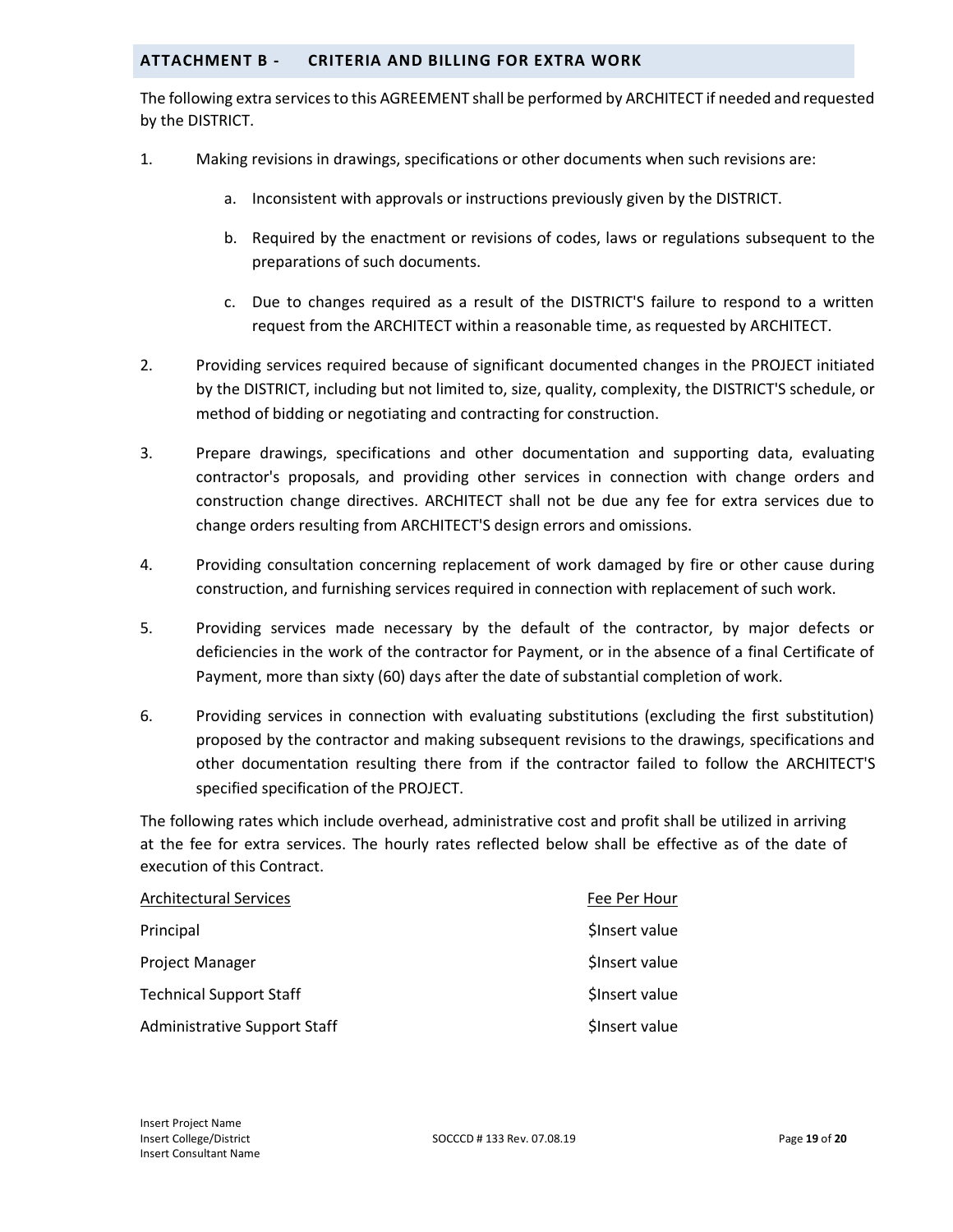| Structural Engineers ** Insert Name or Not Used |                |
|-------------------------------------------------|----------------|
| Add pricing categories if Used                  | Sinsert value  |
| Mechanical Engineers ** Insert Name or Not Used |                |
| Add pricing categories if Used                  | \$Insert value |
| Civil Engineers **Insert Name or Not Used       |                |
| Add pricing categories if Used                  | Sinsert value  |
| Landscape ARCHITECTS **Insert Name or Not Used  |                |
| Add pricing categories if Used                  | \$Insert value |
| Estimator ** Insert Name or Not Used            |                |
| Add pricing categories if Used                  | Sinsert value  |
|                                                 |                |
| Electrical Engineers **Insert Name or Not Used  |                |
| Add pricing categories if Used                  | Sinsert value  |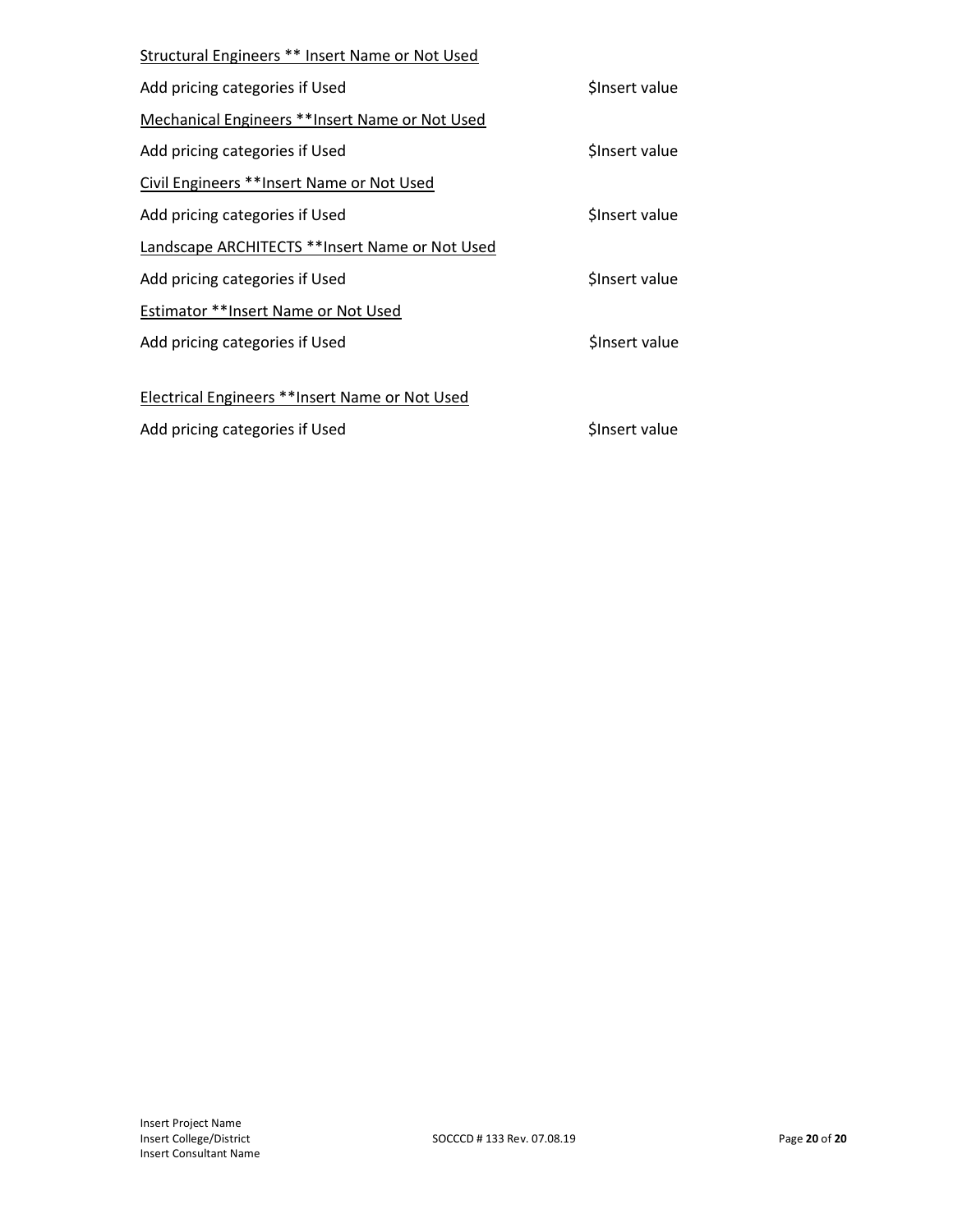### **RFP - Attachment C**

## **SAMPLE: CRITERIA AND BILLING FOR EXTRA WORK**

The following rates which include overhead, administrative cost and profit shall be utilized in arriving at the fee for extra services. The hourly rates reflected below shall be effective by date of execution of this Contract and shall be revised each twelve (12) months; thereafter, based upon changes in the Consumer Price Index for the previous twelve month period, using the CPI for the geographical area of the CONSULTANT.

| <b>CONSULTANT Services</b>                 | Fee Per Hour              |
|--------------------------------------------|---------------------------|
| Principal                                  | <b><i><u>SXXX</u></i></b> |
| Associate                                  | <b><i><u>SXXX</u></i></b> |
| <b>Project Manager</b>                     | <b><i><u>SXXX</u></i></b> |
| Special Services: CEO/Principal Consultant | <b><i><u>SXXX</u></i></b> |
| Clerical                                   | $$$ XXX                   |